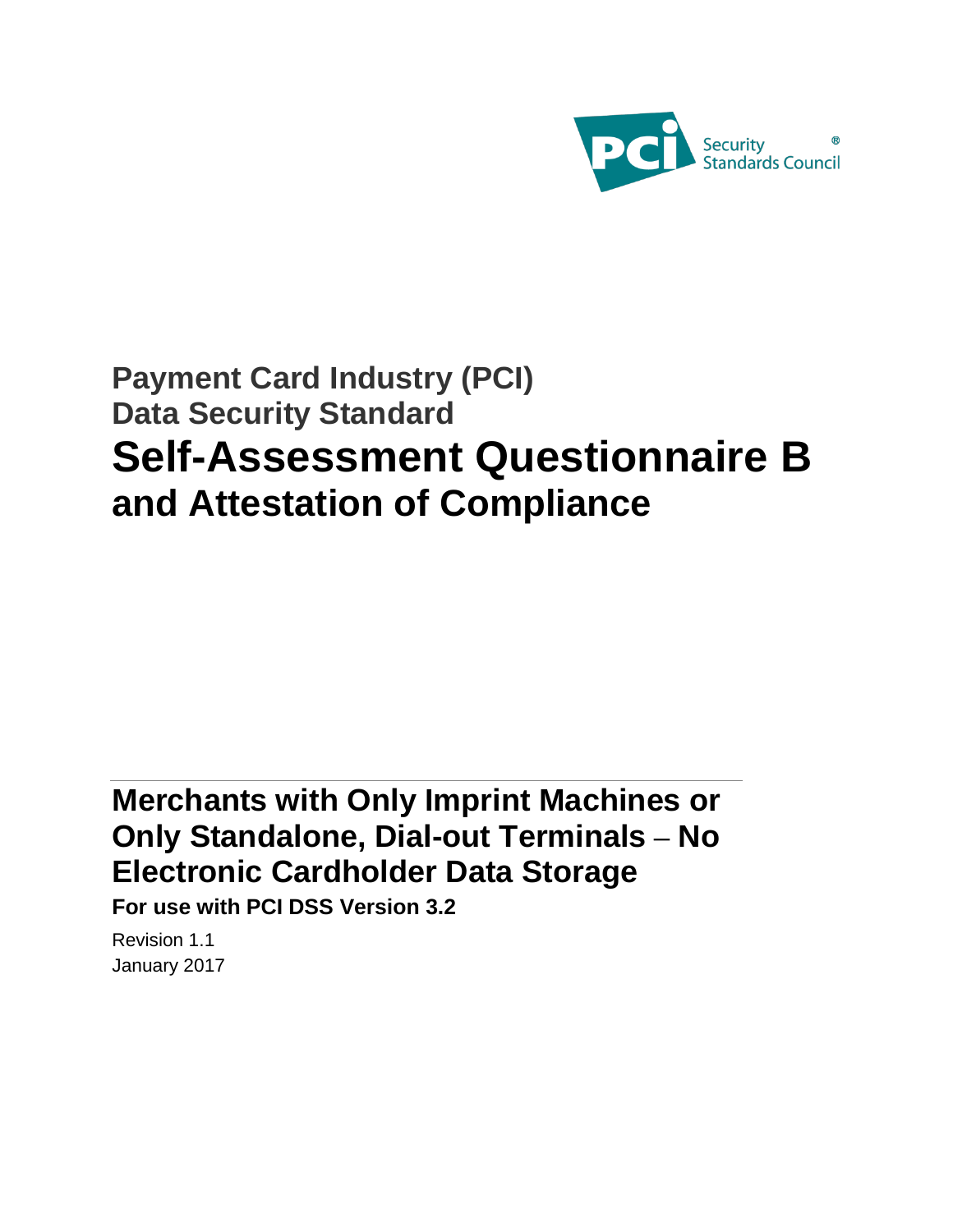

# <span id="page-1-0"></span>**Document Changes**

| Date              | <b>PCI DSS</b><br><b>Version</b> | <b>SAQ</b><br><b>Revision</b> | <b>Description</b>                                                                                                                          |
|-------------------|----------------------------------|-------------------------------|---------------------------------------------------------------------------------------------------------------------------------------------|
| October 2008      | 1.2                              |                               | To align content with new PCI DSS v1.2 and to implement<br>minor changes noted since original v1.1.                                         |
| October 2010      | 2.0                              |                               | To align content with new PCI DSS v2.0 requirements and<br>testing procedures.                                                              |
| February 2014     | 3.0                              |                               | To align content with PCI DSS v3.0 requirements and<br>testing procedures and incorporate additional response<br>options.                   |
| <b>April 2015</b> | 3.1                              |                               | Updated to align with PCI DSS v3.1. For details of PCI<br>DSS changes, see PCI DSS - Summary of Changes from<br>PCI DSS Version 3.0 to 3.1. |
| <b>July 2015</b>  | 3.1                              | 1.1                           | Updated to remove references to "best practices" prior to<br>June 30, 2015.                                                                 |
| April 2016        | 3.2                              | 1.0                           | Updated to align with PCI DSS v3.2. For details of PCI<br>DSS changes, see PCI DSS - Summary of Changes from<br>PCI DSS Version 3.1 to 3.2. |
| January 2017      | 3.2                              | 1.1                           | Updated version numbering to align with other SAQs                                                                                          |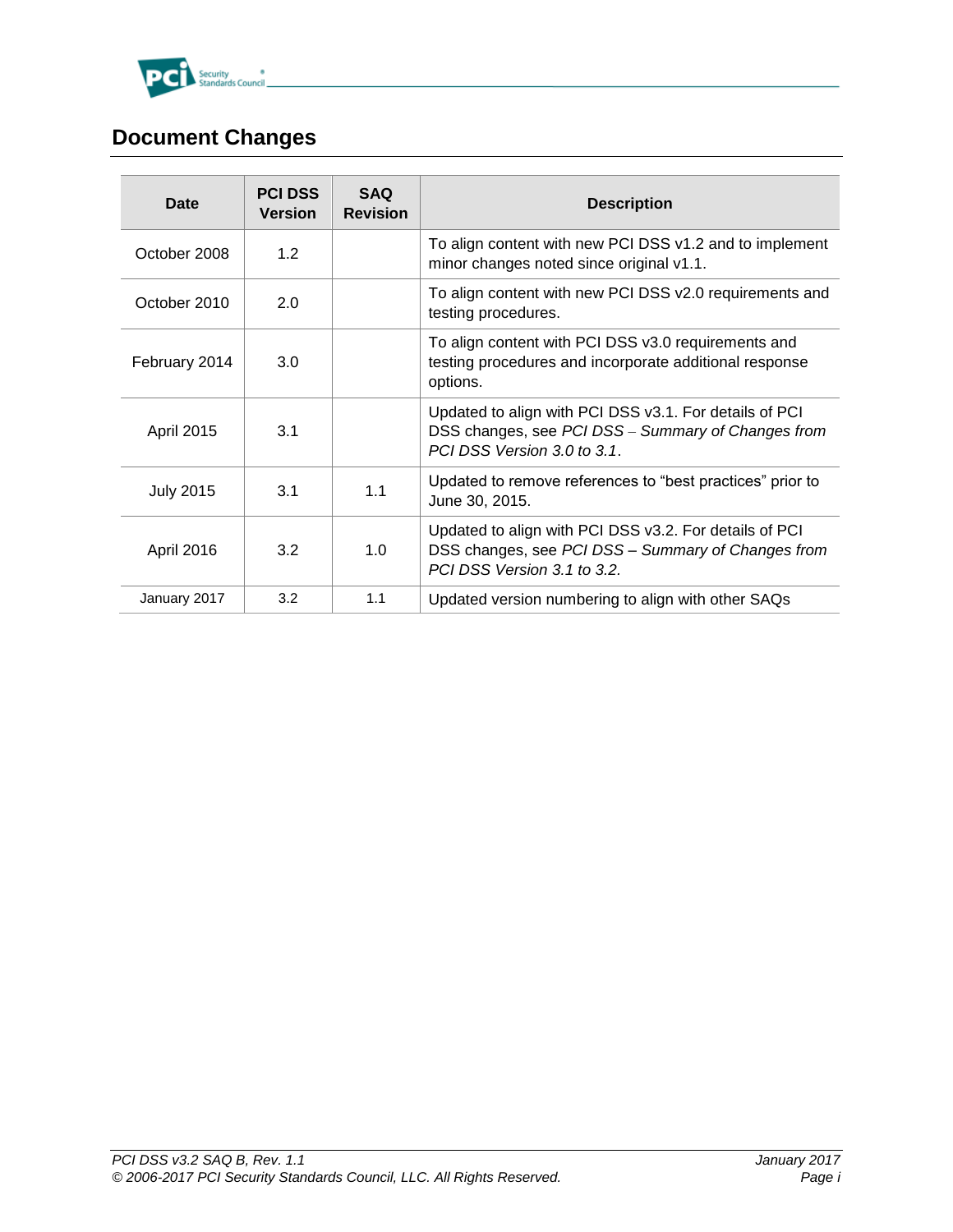

# **Table of Contents**

| <b>Legal Exception</b><br>Requirement 3:<br>Encrypt transmission of cardholder data across open, public networks 6<br>Requirement 4:<br>Requirement 7:<br>Requirement 9: |
|--------------------------------------------------------------------------------------------------------------------------------------------------------------------------|
|                                                                                                                                                                          |
|                                                                                                                                                                          |
|                                                                                                                                                                          |
|                                                                                                                                                                          |
|                                                                                                                                                                          |
|                                                                                                                                                                          |
|                                                                                                                                                                          |
|                                                                                                                                                                          |
|                                                                                                                                                                          |
|                                                                                                                                                                          |
|                                                                                                                                                                          |
|                                                                                                                                                                          |
|                                                                                                                                                                          |
|                                                                                                                                                                          |
|                                                                                                                                                                          |
|                                                                                                                                                                          |
| Requirement 12: Maintain a policy that addresses information security for all personnel  12                                                                              |
| <b>Appendix A:</b>                                                                                                                                                       |
| Additional PCI DSS Requirements for Shared Hosting Providers 15<br>Appendix A1:                                                                                          |
| Additional PCI DSS Requirements for Entities using SSL/early TLS 15<br>Appendix A2:                                                                                      |
| Appendix A3:                                                                                                                                                             |
| <b>Appendix B:</b>                                                                                                                                                       |
| <b>Appendix C:</b>                                                                                                                                                       |
|                                                                                                                                                                          |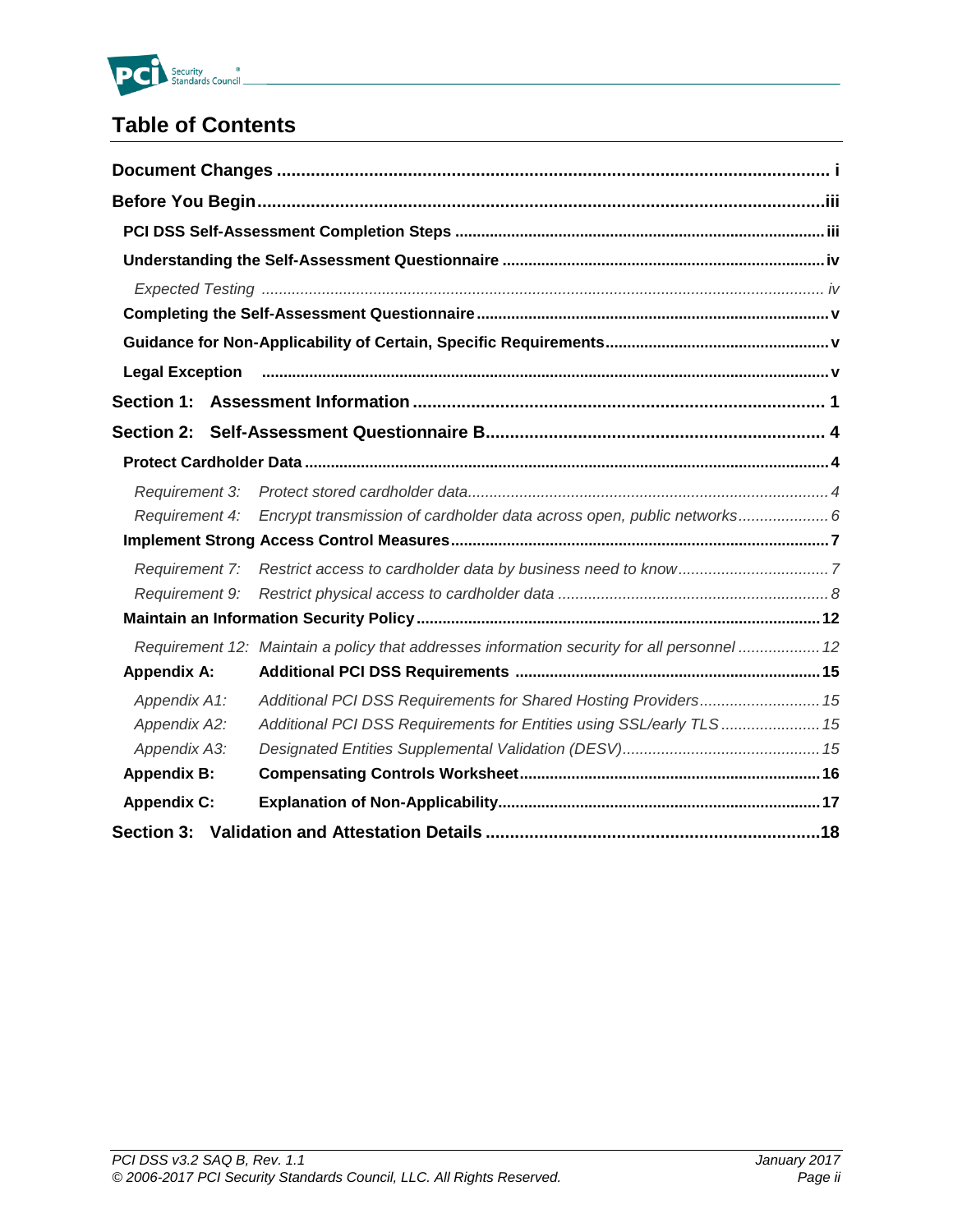

# <span id="page-3-0"></span>**Before You Begin**

SAQ B has been developed to address requirements applicable to merchants who process cardholder data only via imprint machines or standalone, dial-out terminals. SAQ B merchants may be either brickand-mortar (card-present) or mail/telephone order (card-not-present) merchants, and do not store cardholder data on any computer system.

SAQ B merchants confirm that, for this payment channel:

- Your company uses only an imprint machine and/or uses only standalone, dial-out terminals (connected via a phone line to your processor) to take your customers' payment card information;
- The standalone, dial-out terminals are not connected to any other systems within your environment;
- The standalone, dial-out terminals are not connected to the Internet;
- Your company does not transmit cardholder data over a network (either an internal network or the Internet);
- Any cardholder data your company retains is on paper (for example, printed reports or receipts), and these documents are not received electronically; **and**
- Your company does not store cardholder data in electronic format.

### *This SAQ is not applicable to e-commerce channels.*

This shortened version of the SAQ includes questions that apply to a specific type of small merchant environment, as defined in the above eligibility criteria. If there are PCI DSS requirements applicable to your environment that are not covered in this SAQ, it may be an indication that this SAQ is not suitable for your environment. Additionally, you must still comply with all applicable PCI DSS requirements in order to be PCI DSS compliant.

# <span id="page-3-1"></span>**PCI DSS Self-Assessment Completion Steps**

- 1. Identify the applicable SAQ for your environment refer to the *Self-Assessment Questionnaire Instructions and Guidelines* document on PCI SSC website for information.
- 2. Confirm that your environment is properly scoped and meets the eligibility criteria for the SAQ you are using (as defined in Part 2g of the Attestation of Compliance).
- 3. Assess your environment for compliance with applicable PCI DSS requirements.
- 4. Complete all sections of this document:
	- Section 1 (Parts 1 & 2 of the AOC) Assessment Information and Executive Summary.
	- Section 2 PCI DSS Self-Assessment Questionnaire (SAQ B)
	- Section 3 (Parts 3 & 4 of the AOC) Validation and Attestation Details and Action Plan for Non-Compliant Requirements (if applicable)
- 5. Submit the SAQ and Attestation of Compliance (AOC), along with any other requested documentation—such as ASV scan reports—to your acquirer, payment brand or other requester.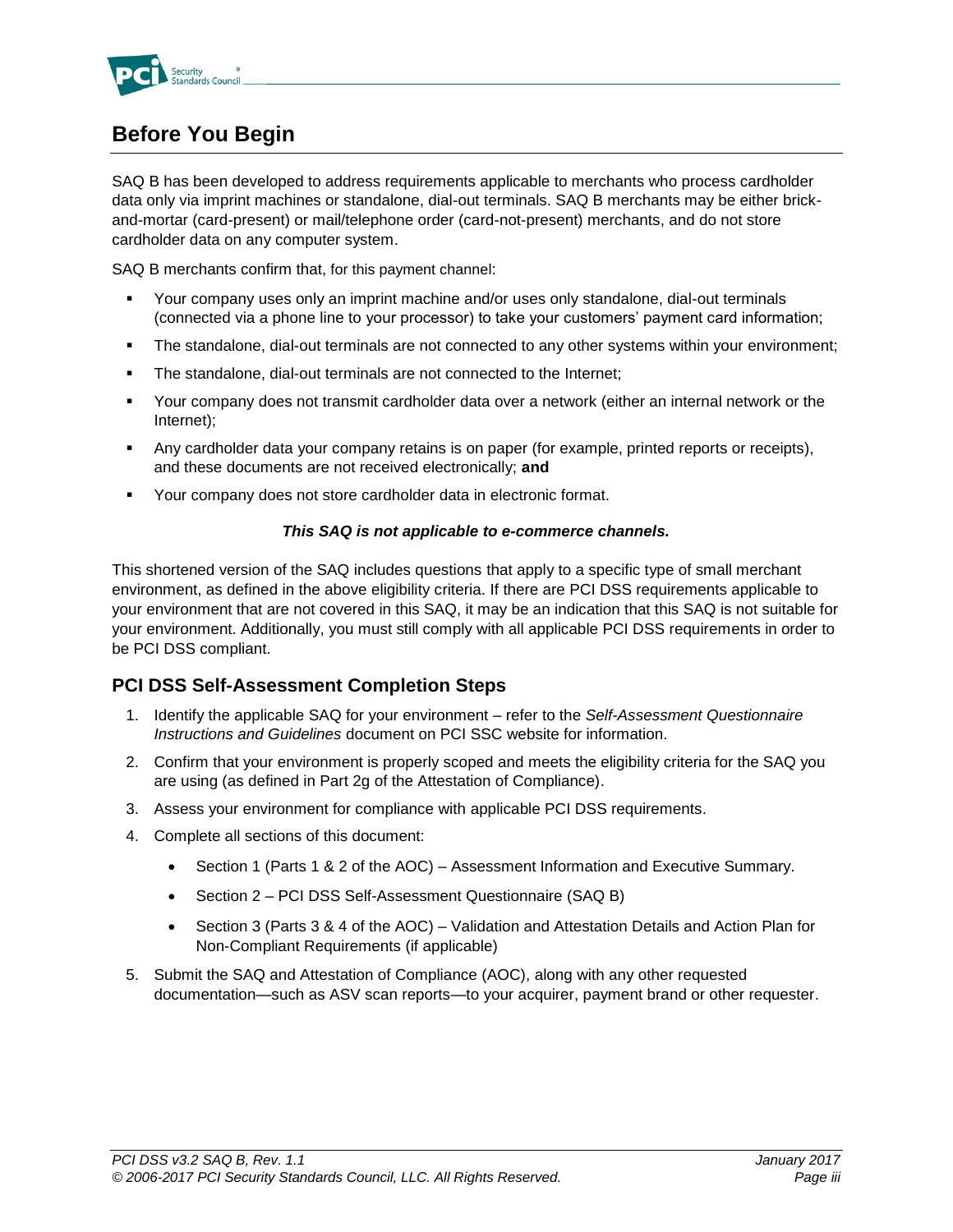

# <span id="page-4-0"></span>**Understanding the Self-Assessment Questionnaire**

The questions contained in the "PCI DSS Question" column in this self-assessment questionnaire are based on the requirements in the PCI DSS.

Additional resources that provide guidance on PCI DSS requirements and how to complete the selfassessment questionnaire have been provided to assist with the assessment process. An overview of some of these resources is provided below:

| <b>Document</b>                                                      | Includes:                                                                                                    |
|----------------------------------------------------------------------|--------------------------------------------------------------------------------------------------------------|
| <b>PCI DSS</b>                                                       | Guidance on Scoping<br>٠                                                                                     |
| (PCI Data Security Standard                                          | Guidance on the intent of all PCI DSS Requirements<br>٠                                                      |
| <b>Requirements and Security</b>                                     | Details of testing procedures<br>٠                                                                           |
| <b>Assessment Procedures)</b>                                        | <b>Guidance on Compensating Controls</b><br>٠                                                                |
| <b>SAQ Instructions and Guidelines</b>                               | Information about all SAQs and their eligibility criteria<br>$\bullet$                                       |
| documents                                                            | How to determine which SAQ is right for your organization<br>$\bullet$                                       |
| PCI DSS and PA-DSS Glossary of<br>Terms, Abbreviations, and Acronyms | Descriptions and definitions of terms used in the PCI DSS<br>$\bullet$<br>and self-assessment questionnaires |

These and other resources can be found on the PCI SSC website *[\(www.pcisecuritystandards.org\)](http://www.pcisecuritystandards.org/)*. Organizations are encouraged to review the PCI DSS and other supporting documents before beginning an assessment.

### <span id="page-4-1"></span>*Expected Testing*

The instructions provided in the "Expected Testing" column are based on the testing procedures in the PCI DSS, and provide a high-level description of the types of testing activities that should be performed in order to verify that a requirement has been met. Full details of testing procedures for each requirement can be found in the PCI DSS.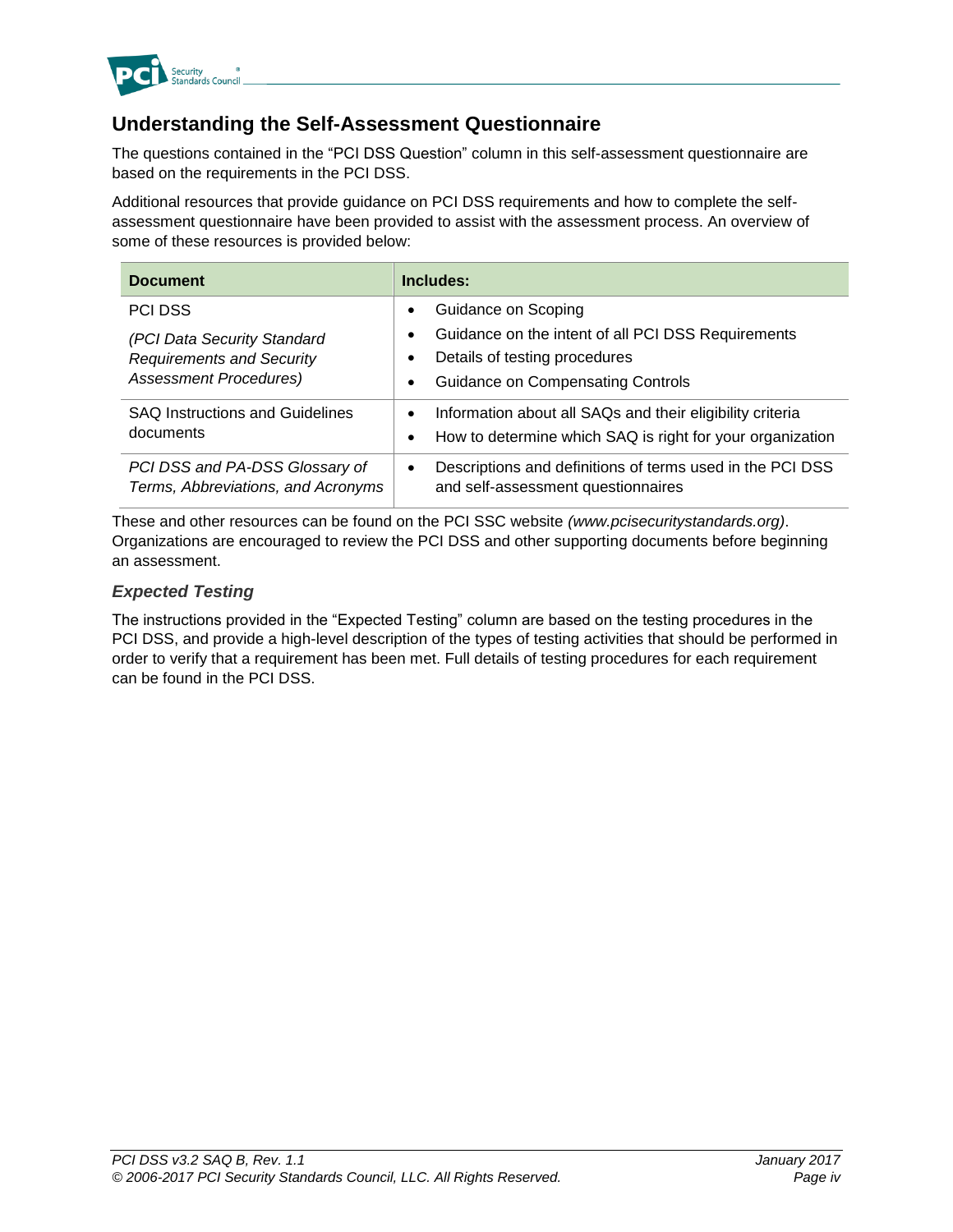

# <span id="page-5-0"></span>**Completing the Self-Assessment Questionnaire**

For each question, there is a choice of responses to indicate your company's status regarding that requirement. *Only one response should be selected for each question.*

**Response When to use this response: Yes** The expected testing has been performed, and all elements of the requirement have been met as stated. **Yes with CCW** (Compensating Control Worksheet) The expected testing has been performed, and the requirement has been met with the assistance of a compensating control. All responses in this column require completion of a Compensating Control Worksheet (CCW) in Appendix B of the SAQ. Information on the use of compensating controls and guidance on how to complete the worksheet is provided in the PCI DSS. **No** Some or all elements of the requirement have not been met, or are in the process of being implemented, or require further testing before it will be known if they are in place. **N/A** (Not Applicable) The requirement does not apply to the organization's environment. (See *Guidance for Non-Applicability of Certain, Specific Requirements* below for examples.) All responses in this column require a supporting explanation in Appendix C of the SAQ.

A description of the meaning for each response is provided in the table below:

# <span id="page-5-1"></span>**Guidance for Non-Applicability of Certain, Specific Requirements**

If any requirements are deemed not applicable to your environment, select the "N/A" option for that specific requirement, and complete the "Explanation of Non-Applicability" worksheet in Appendix C for each "N/A" entry.

# <span id="page-5-2"></span>**Legal Exception**

If your organization is subject to a legal restriction that prevents the organization from meeting a PCI DSS requirement, check the "No" column for that requirement and complete the relevant attestation in Part 3.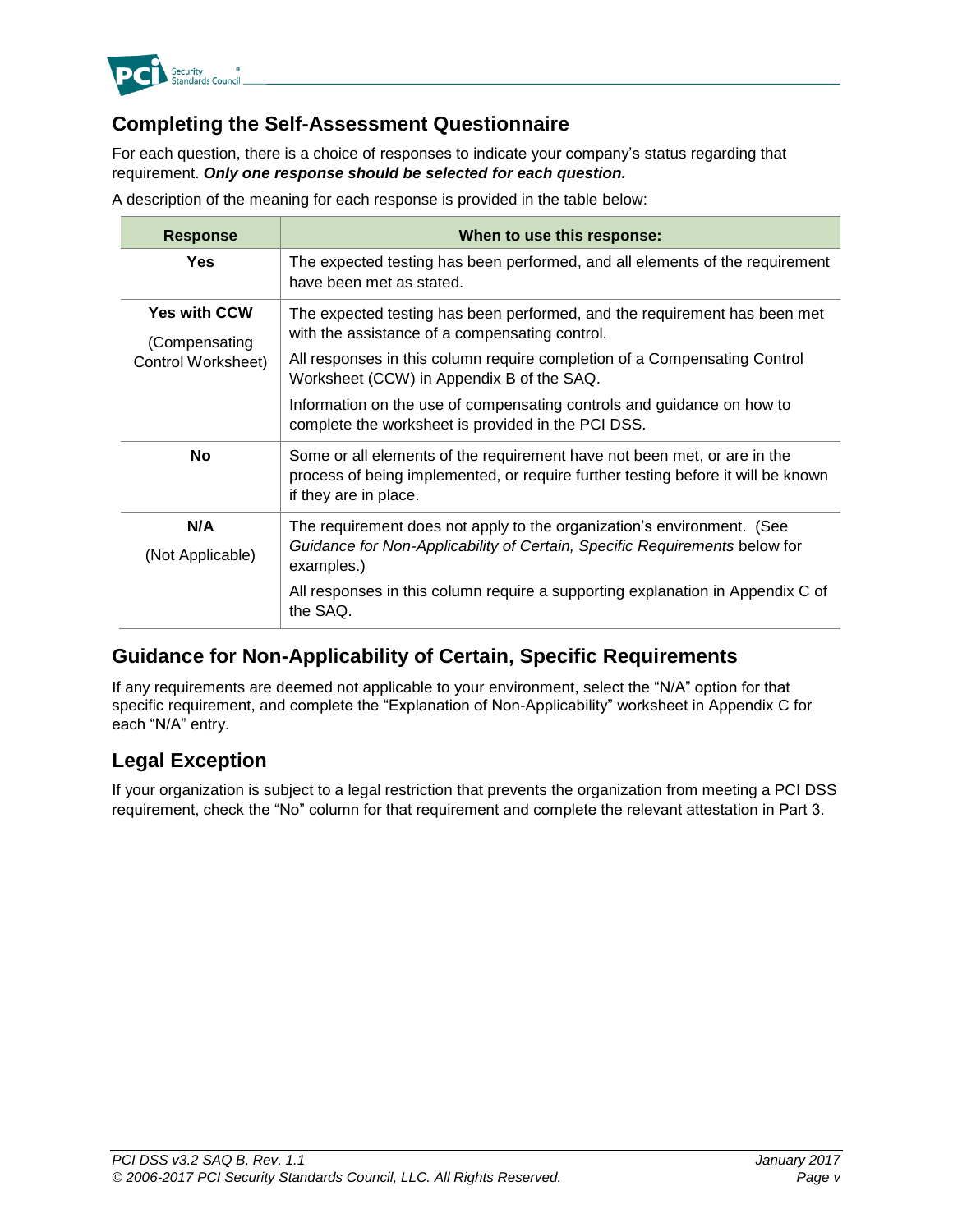

# <span id="page-6-0"></span>**Section 1: Assessment Information**

### *Instructions for Submission*

This document must be completed as a declaration of the results of the merchant's self-assessment with the *Payment Card Industry Data Security Standard Requirements and Security Assessment Procedures (PCI DSS).* Complete all sections: The merchant is responsible for ensuring that each section is completed by the relevant parties, as applicable. Contact acquirer (merchant bank) or the payment brands to determine reporting and submission procedures.

### **Part 1. Merchant and Qualified Security Assessor Information**

#### **Part 1a. Merchant Organization Information**

| Company Name:            |          | DBA (doing<br>business as): |      |  |
|--------------------------|----------|-----------------------------|------|--|
| Contact Name:            |          | Title:                      |      |  |
| Telephone:               |          | E-mail:                     |      |  |
| <b>Business Address:</b> |          | City:                       |      |  |
| State/Province:          | Country: |                             | Zip: |  |
| URL:                     |          |                             |      |  |

| Part 1b. Qualified Security Assessor Company Information (if applicable) |          |         |      |  |
|--------------------------------------------------------------------------|----------|---------|------|--|
| Company Name:                                                            |          |         |      |  |
| Lead QSA Contact Name:                                                   |          | Title:  |      |  |
| Telephone:                                                               |          | E-mail: |      |  |
| <b>Business Address:</b>                                                 |          | City:   |      |  |
| State/Province:                                                          | Country: |         | Zip: |  |
| URL:                                                                     |          |         |      |  |

| <b>Part 2. Executive Summary</b>                                                                                 |                   |            |                                   |  |  |
|------------------------------------------------------------------------------------------------------------------|-------------------|------------|-----------------------------------|--|--|
| Part 2a. Type of Merchant Business (check all that apply)                                                        |                   |            |                                   |  |  |
| Retailer                                                                                                         | Telecommunication |            | Grocery and Supermarkets          |  |  |
| Petroleum                                                                                                        | E-Commerce        |            | Mail order/telephone order (MOTO) |  |  |
| $\Box$ Others (please specify):                                                                                  |                   |            |                                   |  |  |
| Which payment channels are covered by this SAQ?<br>What types of payment channels does your<br>business serve?   |                   |            |                                   |  |  |
| $\Box$ Mail order/telephone order (MOTO)                                                                         |                   |            | Mail order/telephone order (MOTO) |  |  |
| E-Commerce                                                                                                       |                   | E-Commerce |                                   |  |  |
| $\Box$ Card-present (face-to-face)                                                                               |                   |            | Card-present (face-to-face)       |  |  |
| <b>Note:</b> If your organization has a payment channel or process that is not covered by this SAQ, consult your |                   |            |                                   |  |  |

*acquirer or payment brand about validation for the other channels.*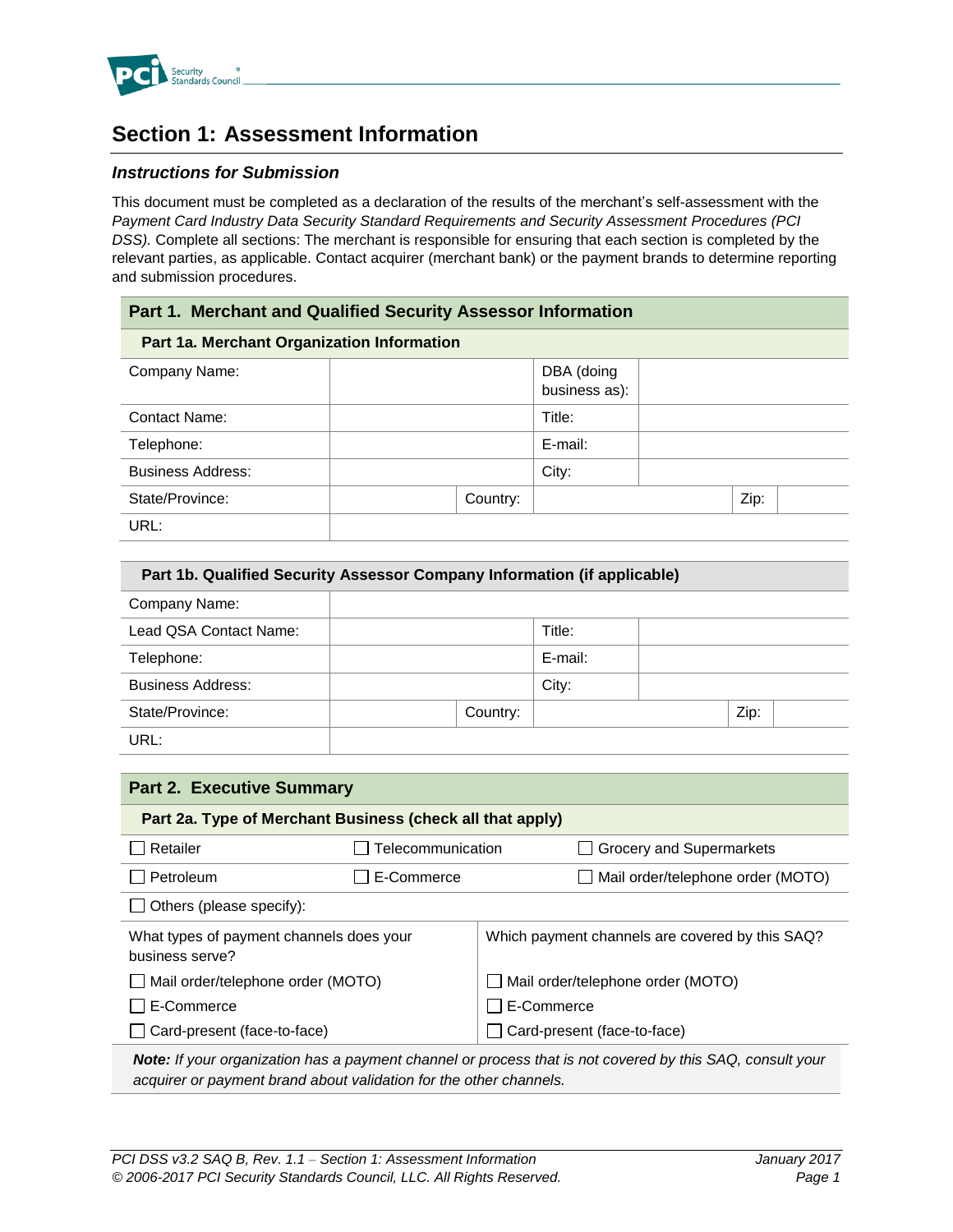

| <b>Part 2b. Description of Payment Card Business</b> |  |
|------------------------------------------------------|--|
| How and in what capacity does your business          |  |
| store, process and/or transmit cardholder data?      |  |

#### **Part 2c. Locations**

List types of facilities and a summary of locations (for example, retail outlets, corporate offices, data centers, call centers, etc.) included in the PCI DSS review.

| Type of facility        | <b>Number of facilities</b><br>of this type | Location(s) of facility (city, country) |
|-------------------------|---------------------------------------------|-----------------------------------------|
| Example: Retail outlets | 3                                           | Boston, MA, USA                         |
|                         |                                             |                                         |
|                         |                                             |                                         |
|                         |                                             |                                         |
|                         |                                             |                                         |
|                         |                                             |                                         |
|                         |                                             |                                         |

#### **Part 2d. Payment Application**

Does the organization use one or more Payment Applications?  $\Box$  Yes  $\Box$  No

Provide the following information regarding the Payment Applications your organization uses:

| <b>Payment Application</b><br><b>Name</b> | <b>Version</b><br><b>Number</b> | <b>Application</b><br><b>Vendor</b> | Is application<br><b>PA-DSS Listed?</b> | <b>PA-DSS Listing Expiry</b><br>date (if applicable) |
|-------------------------------------------|---------------------------------|-------------------------------------|-----------------------------------------|------------------------------------------------------|
|                                           |                                 |                                     | $\Box$ Yes $\Box$ No                    |                                                      |
|                                           |                                 |                                     | $\Box$ Yes $\Box$ No                    |                                                      |
|                                           |                                 |                                     | $\Box$ Yes $\Box$ No                    |                                                      |
|                                           |                                 |                                     | $\Box$ Yes $\Box$ No                    |                                                      |
|                                           |                                 |                                     | $\Box$ Yes<br>l INo                     |                                                      |

| <b>Part 2e. Description of Environment</b>                                                                                                                       |                       |  |
|------------------------------------------------------------------------------------------------------------------------------------------------------------------|-----------------------|--|
| Provide a <b>high-level</b> description of the environment covered by<br>this assessment.                                                                        |                       |  |
| For example:                                                                                                                                                     |                       |  |
| • Connections into and out of the cardholder data environment<br>$(CDE)$ .                                                                                       |                       |  |
| • Critical system components within the CDE, such as POS<br>devices, databases, web servers, etc., and any other<br>necessary payment components, as applicable. |                       |  |
| Does your business use network segmentation to affect the scope of your PCI DSS<br>environment?                                                                  | Yes<br>$\blacksquare$ |  |
| (Refer to "Network Segmentation" section of PCI DSS for guidance on network<br>segmentation)                                                                     |                       |  |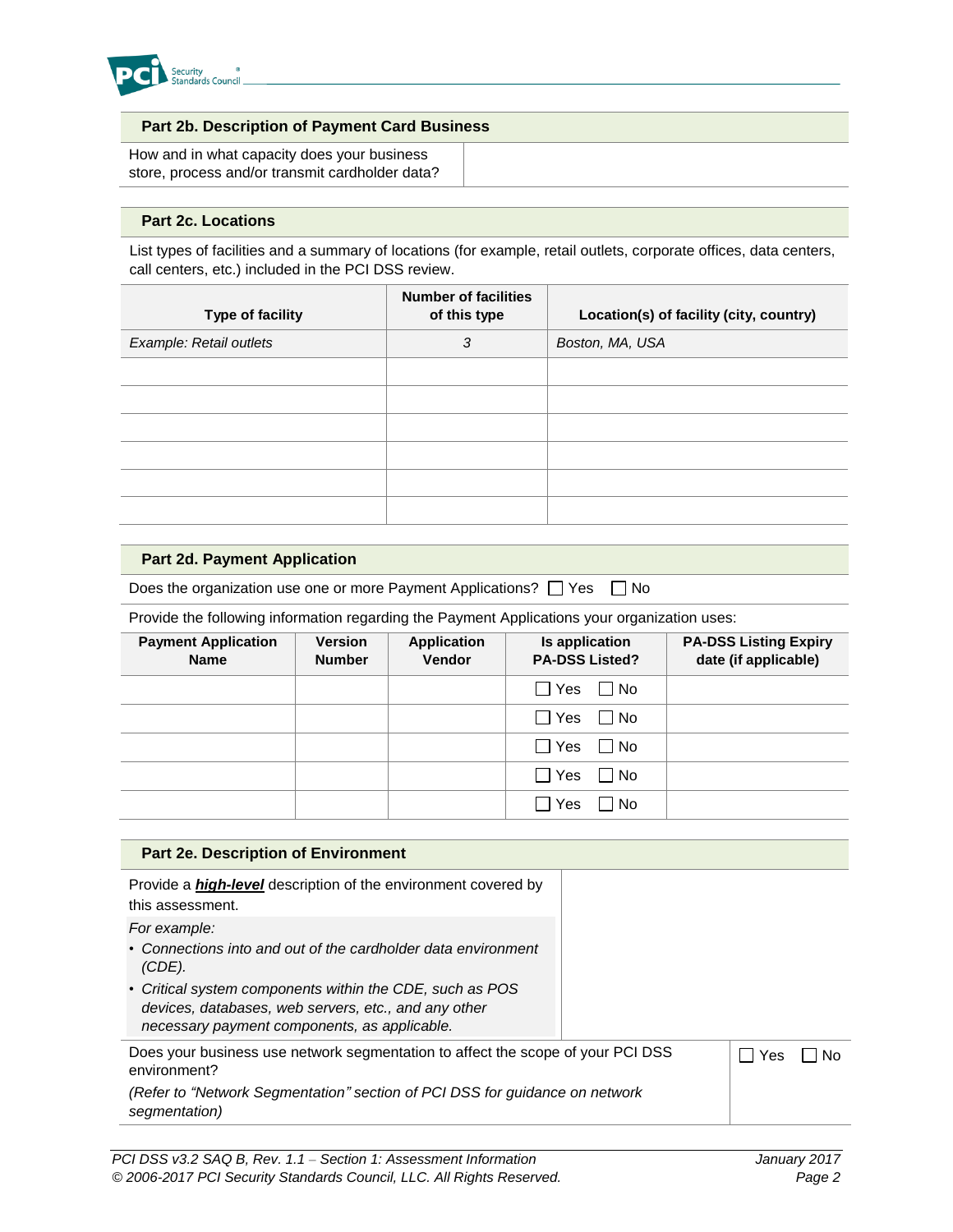

| <b>Part 2f. Third-Party Service Providers</b>                                                                                                                                                                                                                                              |     |    |
|--------------------------------------------------------------------------------------------------------------------------------------------------------------------------------------------------------------------------------------------------------------------------------------------|-----|----|
| Does your company use a Qualified Integrator & Reseller (QIR)?                                                                                                                                                                                                                             | Yes | N٥ |
| If Yes:                                                                                                                                                                                                                                                                                    |     |    |
| Name of QIR Company:                                                                                                                                                                                                                                                                       |     |    |
| OIR Individual Name:                                                                                                                                                                                                                                                                       |     |    |
| Description of services provided by QIR:                                                                                                                                                                                                                                                   |     |    |
| Does your company share cardholder data with any third-party service providers (for<br>example, Qualified Integrator & Resellers (QIR), gateways, payment processors, payment<br>service providers (PSP), web-hosting companies, airline booking agents, loyalty program<br>agents, etc.)? |     | N٥ |
| If Yes:                                                                                                                                                                                                                                                                                    |     |    |

| Description of services provided: |
|-----------------------------------|
|                                   |
|                                   |
|                                   |
|                                   |
|                                   |
|                                   |
|                                   |

*Note: Requirement 12.8 applies to all entities in this list.*

### **Part 2g. Eligibility to Complete SAQ B**

 $\Box$ 

Merchant certifies eligibility to complete this shortened version of the Self-Assessment Questionnaire because, for this payment channel:

| Merchant uses only an imprint machine to imprint customers' payment card information and does not |
|---------------------------------------------------------------------------------------------------|
| transmit cardholder data over either a phone line or the Internet; and/or                         |

Merchant uses only standalone, dial-out terminals (connected via a phone line to your processor); and the standalone, dial-out terminals are not connected to the Internet or any other systems within the merchant environment;

| Merchant does not transmit cardholder data over a network (either an internal network or the Internet);                                    |
|--------------------------------------------------------------------------------------------------------------------------------------------|
| Merchant does not store cardholder data in electronic format; and                                                                          |
| If Merchant does store cardholder data, such data is only paper reports or copies of paper receipts<br>and is not received electronically. |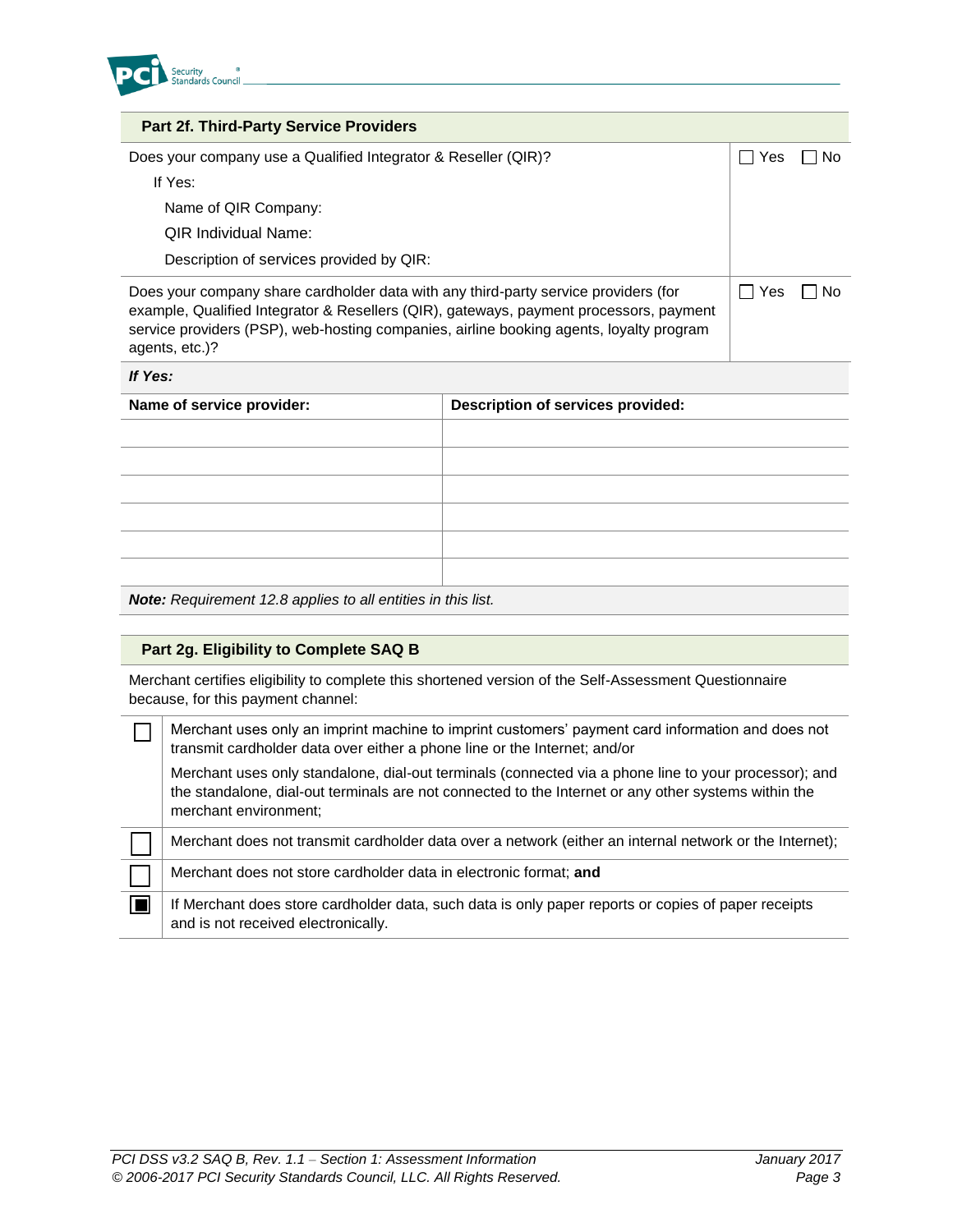

# **Section 2: Self-Assessment Questionnaire B**

*Note: The following questions are numbered according to PCI DSS requirements and testing procedures, as defined in the* PCI DSS Requirements and Security Assessment Procedures *document.* 

#### **Self-assessment completion date:**

# **Protect Cardholder Data**

### *Requirement 3: Protect stored cardholder data*

<span id="page-9-2"></span><span id="page-9-1"></span><span id="page-9-0"></span>

| <b>PCI DSS Question</b> |                                                                                                                                                                                             | <b>Expected Testing</b>                                                                            | <b>Response</b><br>(Check one response for each<br>question) |                               |           |     |  |
|-------------------------|---------------------------------------------------------------------------------------------------------------------------------------------------------------------------------------------|----------------------------------------------------------------------------------------------------|--------------------------------------------------------------|-------------------------------|-----------|-----|--|
|                         |                                                                                                                                                                                             |                                                                                                    | <b>Yes</b>                                                   | <b>Yes with</b><br><b>CCW</b> | <b>No</b> | N/A |  |
| 3.2                     | (c) Is sensitive authentication data deleted or rendered<br>unrecoverable upon completion of the authorization<br>process?                                                                  | Review policies and procedures<br>Examine system configurations<br>Examine deletion processes<br>п |                                                              |                               |           |     |  |
|                         | Do all systems adhere to the following requirements<br>(d)<br>regarding non-storage of sensitive authentication data<br>after authorization (even if encrypted):                            |                                                                                                    |                                                              |                               |           |     |  |
| 3.2.1                   | The full contents of any track (from the magnetic stripe<br>located on the back of a card, equivalent data contained on<br>a chip, or elsewhere) are not stored after authorization?        | Examine data sources including:<br>Incoming transaction data<br>All logs                           |                                                              |                               |           |     |  |
|                         | This data is alternatively called full track, track, track 1,<br>track 2, and magnetic-stripe data.                                                                                         | <b>History files</b><br><b>Trace files</b>                                                         |                                                              |                               |           |     |  |
|                         | Note: In the normal course of business, the following data<br>elements from the magnetic stripe may need to be<br>retained:                                                                 | Database schema<br>Database contents                                                               |                                                              |                               |           |     |  |
|                         | The cardholder's name.<br>Primary account number (PAN),<br>$\bullet$<br>Expiration date, and<br>Service code<br>To minimize risk, store only these data elements as needed<br>for business. |                                                                                                    |                                                              |                               |           |     |  |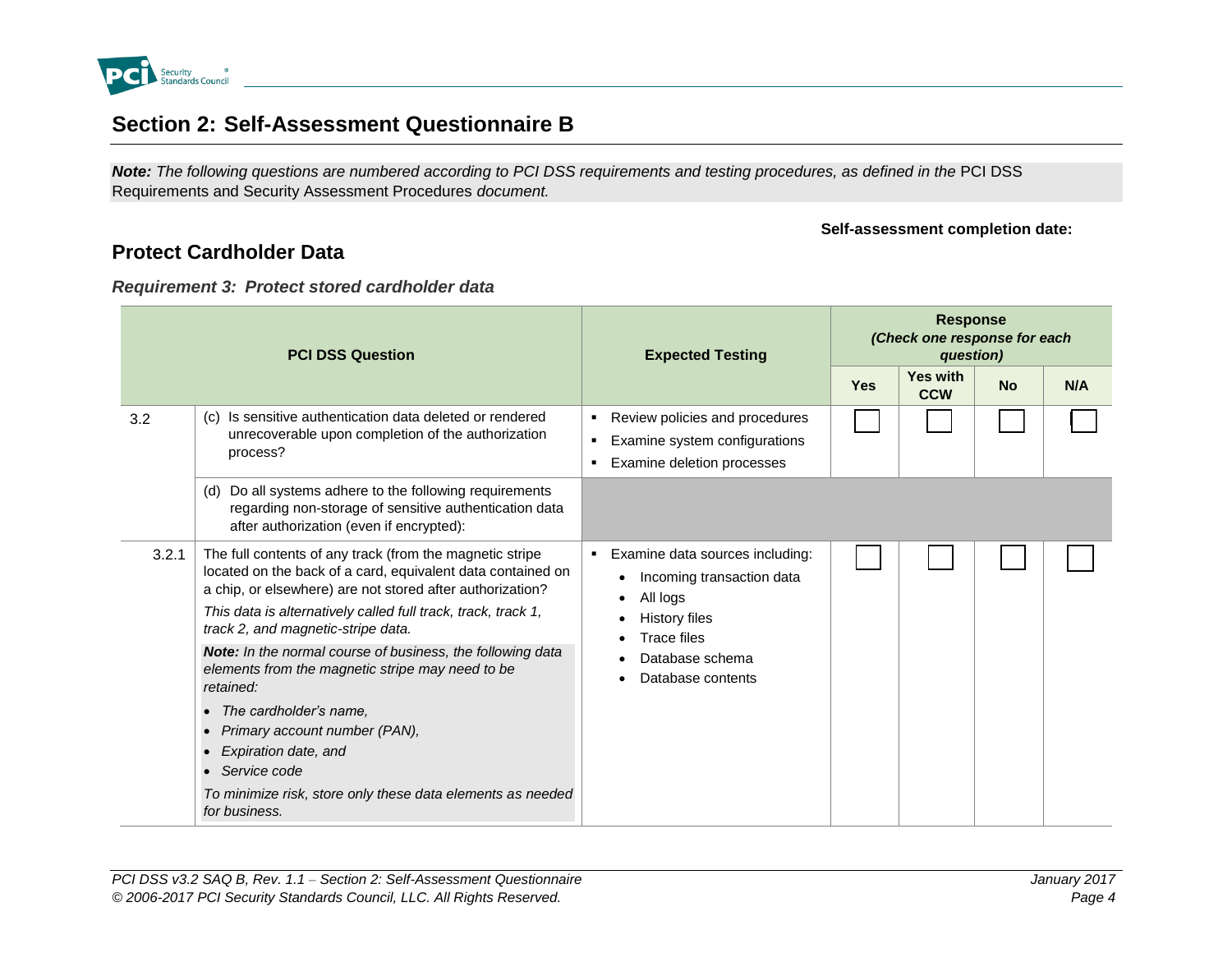

| <b>PCI DSS Question</b> |                                                                                                                                                                                                                                                                                                                                                                                                                                                                       | <b>Expected Testing</b>                                                                                                                                                            | <b>Response</b><br>(Check one response for each<br>question) |                               |           |     |  |
|-------------------------|-----------------------------------------------------------------------------------------------------------------------------------------------------------------------------------------------------------------------------------------------------------------------------------------------------------------------------------------------------------------------------------------------------------------------------------------------------------------------|------------------------------------------------------------------------------------------------------------------------------------------------------------------------------------|--------------------------------------------------------------|-------------------------------|-----------|-----|--|
|                         |                                                                                                                                                                                                                                                                                                                                                                                                                                                                       |                                                                                                                                                                                    | <b>Yes</b>                                                   | <b>Yes with</b><br><b>CCW</b> | <b>No</b> | N/A |  |
| 3.2.2                   | The card verification code or value (three-digit or four-digit<br>number printed on the front or back of a payment card) is<br>not stored after authorization?                                                                                                                                                                                                                                                                                                        | Examine data sources including:<br>$\blacksquare$<br>Incoming transaction data<br>All logs<br><b>History files</b><br><b>Trace files</b><br>Database schema<br>Database contents   |                                                              |                               |           |     |  |
| 3.2.3                   | The personal identification number (PIN) or the encrypted<br>PIN block is not stored after authorization?                                                                                                                                                                                                                                                                                                                                                             | Examine data sources including:<br>٠<br>Incoming transaction data<br>All logs<br><b>History files</b><br>$\bullet$<br><b>Trace files</b><br>Database schema<br>Database contents   |                                                              |                               |           |     |  |
| 3.3                     | Is the PAN masked when displayed (the first six and last<br>four digits are the maximum number of digits to be<br>displayed) such that only personnel with a legitimate<br>business need can see more than the first six/last four<br>digits of the PAN?<br>Note: This requirement does not supersede stricter<br>requirements in place for displays of cardholder data-for<br>example, legal or payment card brand requirements for<br>point-of-sale (POS) receipts. | Review policies and procedures<br>٠<br>Review roles that need access to<br>displays of full PAN<br>Examine system configurations<br>٠<br>Observe displays of PAN<br>$\blacksquare$ |                                                              |                               |           |     |  |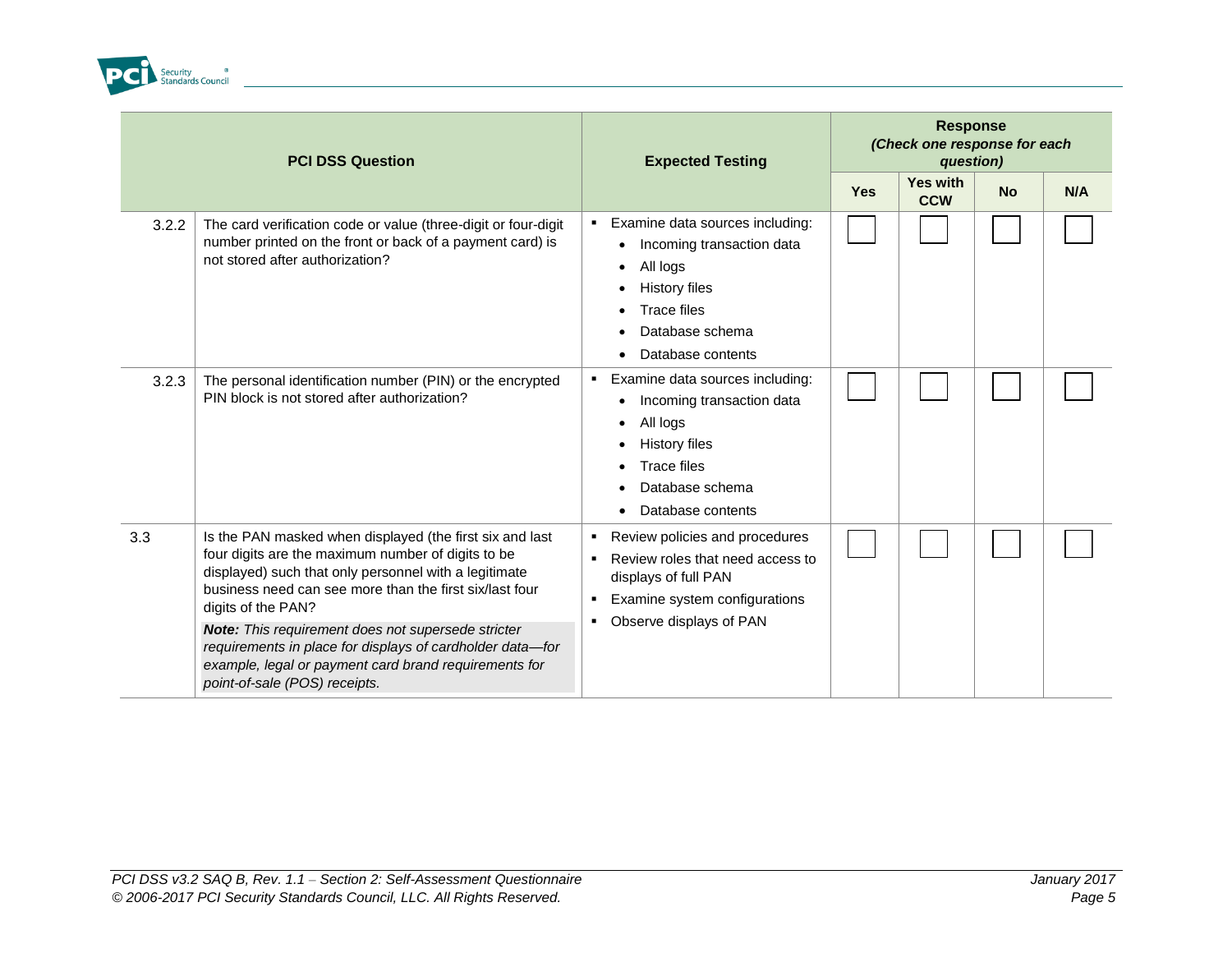

# *Requirement 4: Encrypt transmission of cardholder data across open, public networks*

<span id="page-11-1"></span><span id="page-11-0"></span>

|     | <b>PCI DSS Question</b>                                                                                                  | <b>Expected Testing</b>        | <b>Response</b><br>(Check one response for each<br>question) |                               |           |     |  |
|-----|--------------------------------------------------------------------------------------------------------------------------|--------------------------------|--------------------------------------------------------------|-------------------------------|-----------|-----|--|
|     |                                                                                                                          |                                | Yes                                                          | <b>Yes with</b><br><b>CCW</b> | <b>No</b> | N/A |  |
| 4.2 | (b) Are policies in place that state that unprotected PANs<br>are not to be sent via end-user messaging<br>technologies? | Review policies and procedures |                                                              |                               |           |     |  |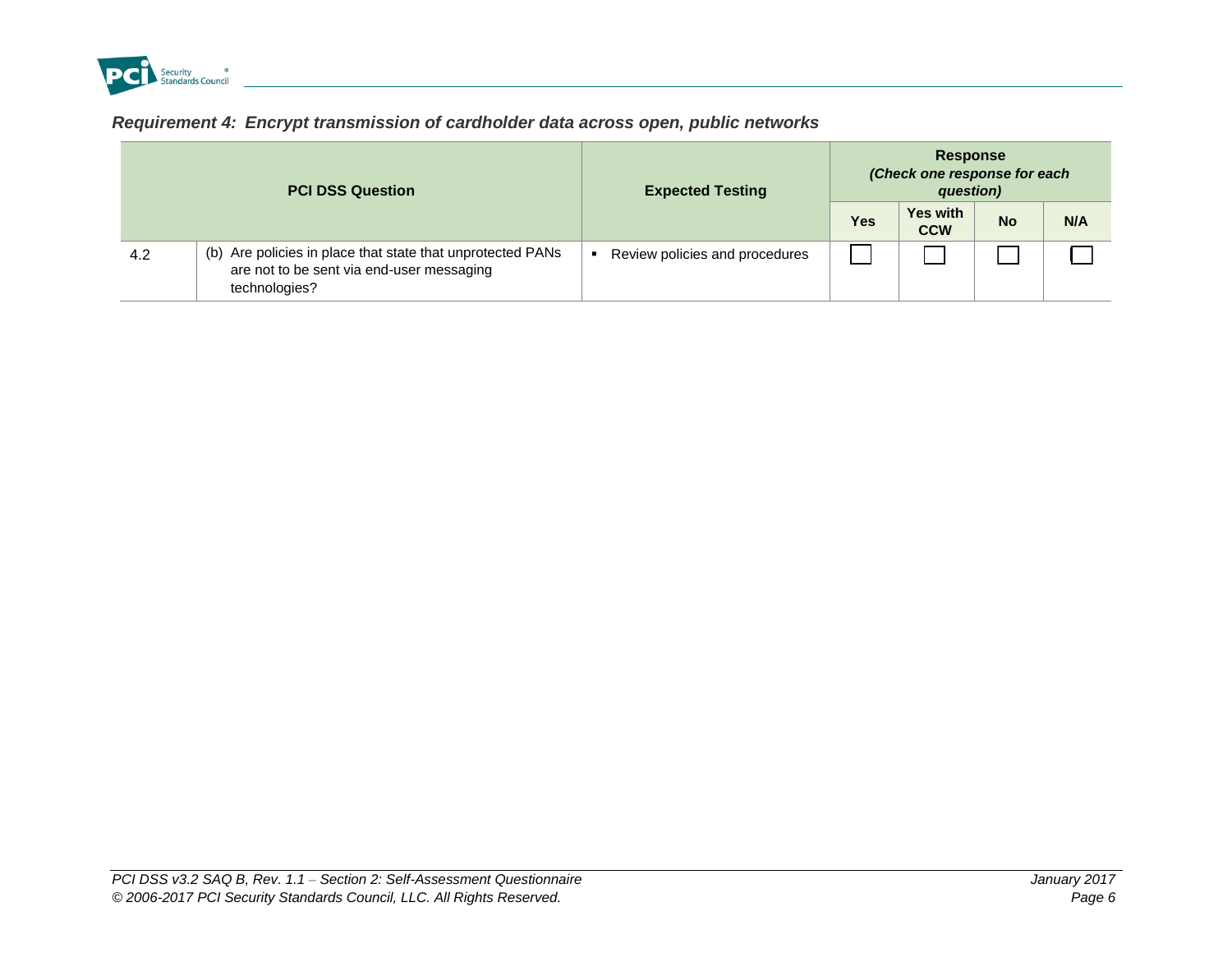

# **Implement Strong Access Control Measures**

*Requirement 7: Restrict access to cardholder data by business need to know*

<span id="page-12-0"></span>

| <b>PCI DSS Question</b> |                                                                                                                                                                                                             | <b>Expected Testing</b>                                                                                               | <b>Response</b><br>(Check one response for each question) |                               |           |     |  |  |
|-------------------------|-------------------------------------------------------------------------------------------------------------------------------------------------------------------------------------------------------------|-----------------------------------------------------------------------------------------------------------------------|-----------------------------------------------------------|-------------------------------|-----------|-----|--|--|
|                         |                                                                                                                                                                                                             |                                                                                                                       | <b>Yes</b>                                                | <b>Yes with</b><br><b>CCW</b> | <b>No</b> | N/A |  |  |
| 7.1                     | Is access to system components and cardholder data<br>limited to only those individuals whose jobs require such<br>access, as follows:                                                                      |                                                                                                                       |                                                           |                               |           |     |  |  |
| 7.1.2                   | Is access to privileged user IDs restricted as follows:<br>To least privileges necessary to perform job<br>responsibilities?<br>Assigned only to roles that specifically require that<br>privileged access? | Examine written access control<br>policy<br>Interview personnel<br>Interview management<br>Review privileged user IDs |                                                           |                               |           |     |  |  |
| 7.1.3                   | Is access assigned based on individual personnel's job<br>classification and function?                                                                                                                      | Examine written access control<br>policy<br>Interview management<br>Review user IDs                                   |                                                           |                               |           |     |  |  |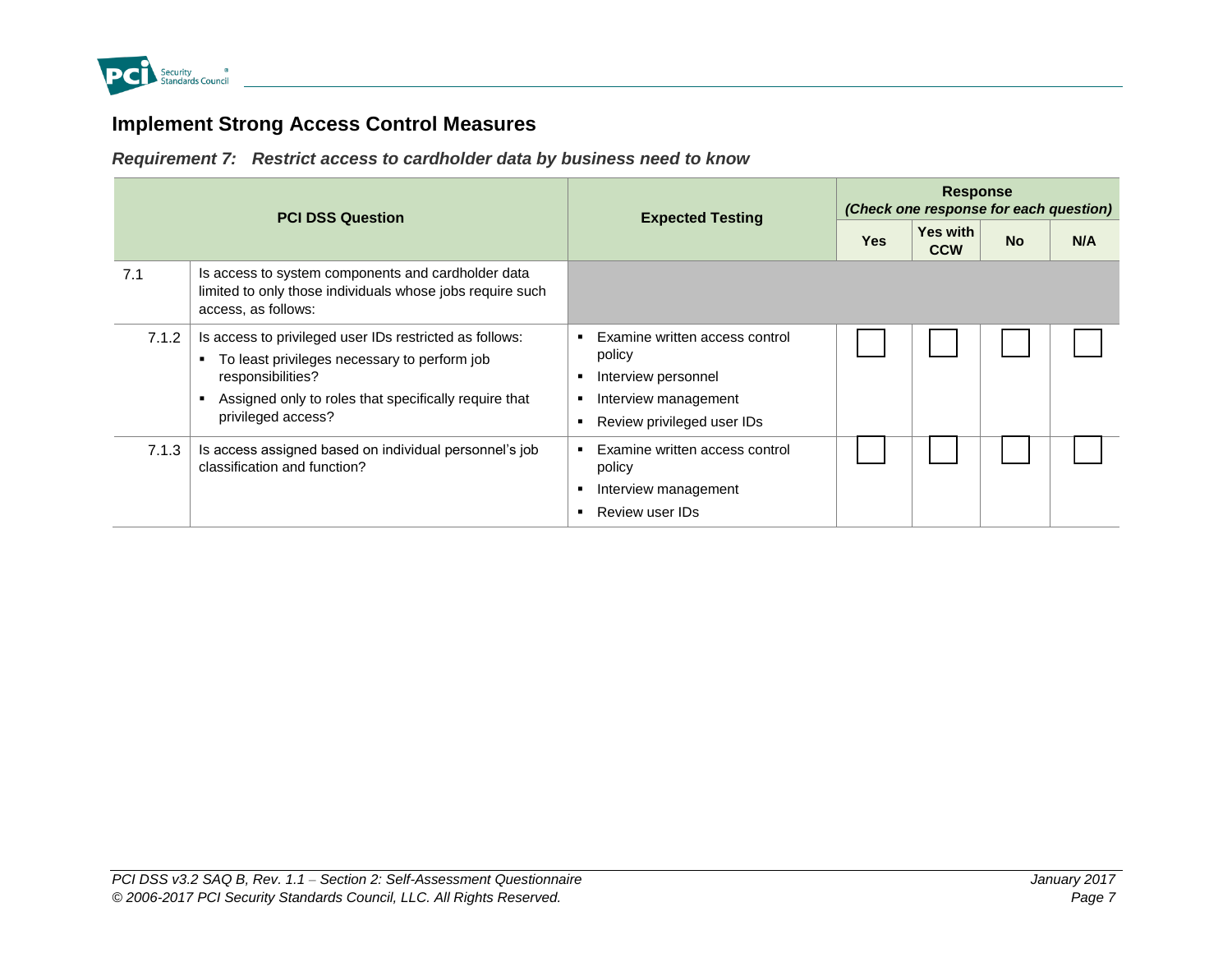

# *Requirement 9: Restrict physical access to cardholder data*

<span id="page-13-0"></span>

|       | <b>PCI DSS Question</b>                                                                                                                                | <b>Expected Testing</b>                                                                                                            | <b>Response</b><br>(Check one response for each<br>question) |                               |           |     |  |  |
|-------|--------------------------------------------------------------------------------------------------------------------------------------------------------|------------------------------------------------------------------------------------------------------------------------------------|--------------------------------------------------------------|-------------------------------|-----------|-----|--|--|
|       |                                                                                                                                                        |                                                                                                                                    | <b>Yes</b>                                                   | <b>Yes with</b><br><b>CCW</b> | <b>No</b> | N/A |  |  |
| 9.5   | Are all media physically secured (including but not limited<br>to computers, removable electronic media, paper receipts,<br>paper reports, and faxes)? | Review policies and procedures<br>for physically securing media<br>Interview personnel<br>$\blacksquare$                           |                                                              |                               |           |     |  |  |
|       | For purposes of Requirement 9, "media" refers to all paper<br>and electronic media containing cardholder data.                                         |                                                                                                                                    |                                                              |                               |           |     |  |  |
| 9.6   | (a) Is strict control maintained over the internal or external<br>distribution of any kind of media?                                                   | Review policies and procedures<br>for distribution of media                                                                        |                                                              |                               |           |     |  |  |
|       | (b) Do controls include the following:                                                                                                                 |                                                                                                                                    |                                                              |                               |           |     |  |  |
| 9.6.1 | Is media classified so the sensitivity of the data can be<br>determined?                                                                               | Review policies and procedures<br>for media classification                                                                         |                                                              |                               |           |     |  |  |
|       |                                                                                                                                                        | Interview security personnel<br>٠                                                                                                  |                                                              |                               |           |     |  |  |
| 9.6.2 | Is media sent by secured courier or other delivery method<br>that can be accurately tracked?                                                           | Interview personnel<br>٠<br>Examine media distribution<br>$\blacksquare$<br>tracking logs and documentation                        |                                                              |                               |           |     |  |  |
| 9.6.3 | Is management approval obtained prior to moving the<br>media (especially when media is distributed to individuals)?                                    | Interview personnel<br>٠<br>Examine media distribution<br>tracking logs and documentation                                          |                                                              |                               |           |     |  |  |
| 9.7   | Is strict control maintained over the storage and<br>accessibility of media?                                                                           | Review policies and procedures                                                                                                     |                                                              |                               |           |     |  |  |
| 9.8   | (a) Is all media destroyed when it is no longer needed for<br>business or legal reasons?                                                               | Review periodic media destruction<br>٠<br>policies and procedures                                                                  |                                                              |                               |           |     |  |  |
|       | (c) Is media destruction performed as follows:                                                                                                         |                                                                                                                                    |                                                              |                               |           |     |  |  |
| 9.8.1 | (a) Are hardcopy materials cross-cut shredded,<br>incinerated, or pulped so that cardholder data cannot<br>be reconstructed?                           | Review periodic media destruction<br>policies and procedures<br>Interview personnel<br>$\bullet$<br>Observe processes<br>$\bullet$ |                                                              |                               |           |     |  |  |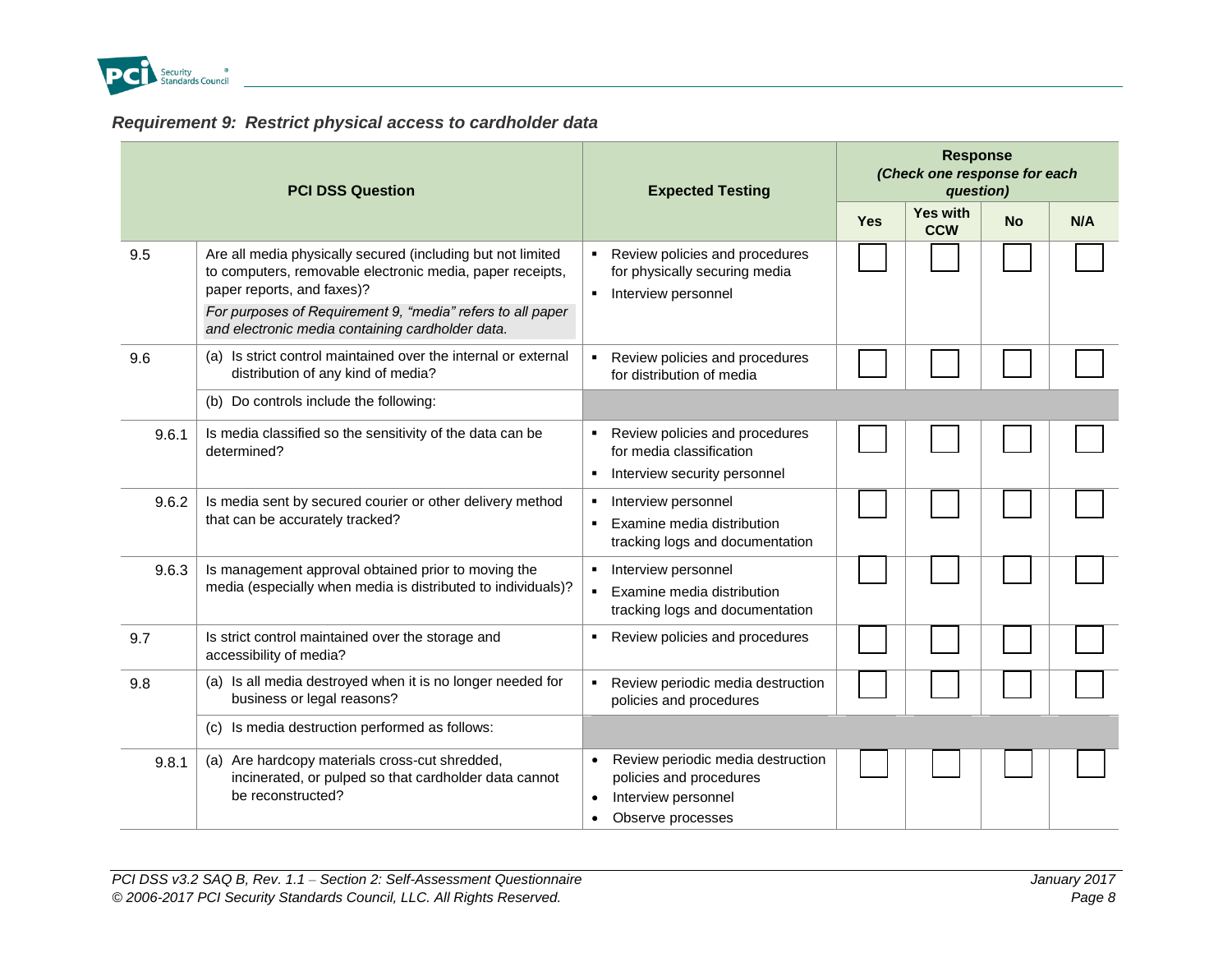

| <b>PCI DSS Question</b> |                                                                                                                                                                                                                                                                              | <b>Expected Testing</b>                                                                                                | <b>Response</b><br>(Check one response for each<br>question) |                               |           |     |  |  |
|-------------------------|------------------------------------------------------------------------------------------------------------------------------------------------------------------------------------------------------------------------------------------------------------------------------|------------------------------------------------------------------------------------------------------------------------|--------------------------------------------------------------|-------------------------------|-----------|-----|--|--|
|                         |                                                                                                                                                                                                                                                                              |                                                                                                                        | <b>Yes</b>                                                   | <b>Yes with</b><br><b>CCW</b> | <b>No</b> | N/A |  |  |
|                         | (b) Are storage containers used for materials that contain<br>information to be destroyed secured to prevent access<br>to the contents?                                                                                                                                      | Review periodic media destruction<br>$\bullet$<br>policies and procedures<br>Examine security of storage<br>containers |                                                              |                               |           |     |  |  |
| 9.9                     | Are devices that capture payment card data via direct<br>physical interaction with the card protected against<br>tampering and substitution as follows?                                                                                                                      |                                                                                                                        |                                                              |                               |           |     |  |  |
|                         | Note: This requirement applies to card-reading devices<br>used in card-present transactions (that is, card swipe or<br>dip) at the point of sale. This requirement is not intended to<br>apply to manual key-entry components such as computer<br>keyboards and POS keypads. |                                                                                                                        |                                                              |                               |           |     |  |  |
|                         | Do policies and procedures require that a list of such<br>(a)<br>devices be maintained?                                                                                                                                                                                      | Review policies and procedures<br>٠                                                                                    |                                                              |                               |           |     |  |  |
|                         | Do policies and procedures require that devices are<br>(b)<br>periodically inspected to look for tampering or<br>substitution?                                                                                                                                               | Review policies and procedures<br>٠                                                                                    |                                                              |                               |           |     |  |  |
|                         | Do policies and procedures require that personnel are<br>(c)<br>trained to be aware of suspicious behavior and to<br>report tampering or substitution of devices?                                                                                                            | Review policies and procedures<br>$\blacksquare$                                                                       |                                                              |                               |           |     |  |  |
| 9.9.1                   | Does the list of devices include the following?<br>(a)<br>Make, model of device<br>Location of device (for example, the address of the<br>site or facility where the device is located)<br>• Device serial number or other method of unique<br>identification                | Examine the list of devices<br>$\blacksquare$                                                                          |                                                              |                               |           |     |  |  |
|                         | (b) Is the list accurate and up to date?                                                                                                                                                                                                                                     | Observe devices and device<br>٠<br>locations and compare to list                                                       |                                                              |                               |           |     |  |  |
|                         | Is the list of devices updated when devices are added,<br>(C)<br>relocated, decommissioned, etc.?                                                                                                                                                                            | Interview personnel<br>٠                                                                                               |                                                              |                               |           |     |  |  |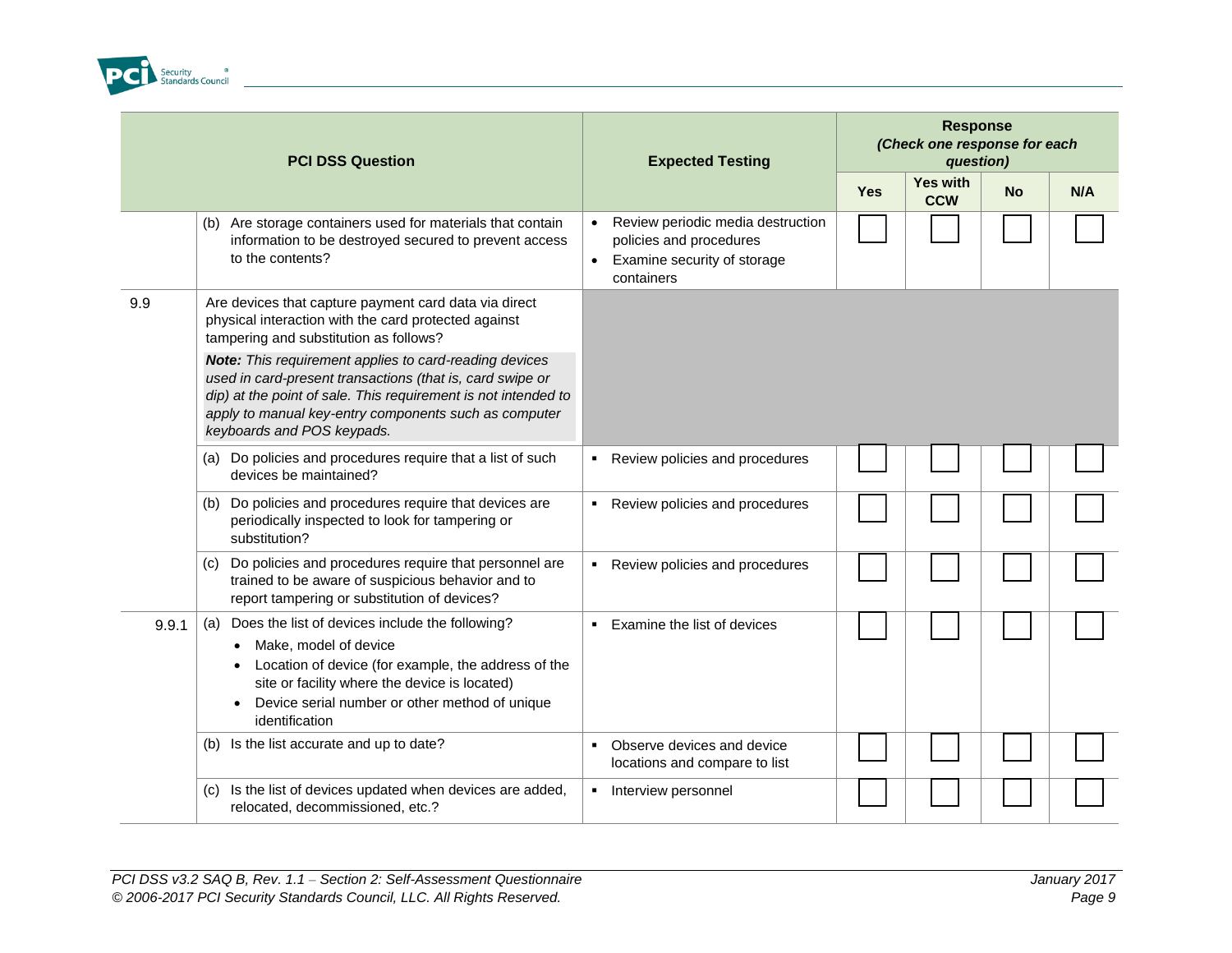

| <b>PCI DSS Question</b> |                                                                                                                                                                                                                                                                                                                                                                                                                                                                                                                                                                                                                                                                                                        |   | <b>Expected Testing</b>                                                                 | <b>Response</b><br>(Check one response for each<br>question) |                               |           |     |  |
|-------------------------|--------------------------------------------------------------------------------------------------------------------------------------------------------------------------------------------------------------------------------------------------------------------------------------------------------------------------------------------------------------------------------------------------------------------------------------------------------------------------------------------------------------------------------------------------------------------------------------------------------------------------------------------------------------------------------------------------------|---|-----------------------------------------------------------------------------------------|--------------------------------------------------------------|-------------------------------|-----------|-----|--|
|                         |                                                                                                                                                                                                                                                                                                                                                                                                                                                                                                                                                                                                                                                                                                        |   |                                                                                         | <b>Yes</b>                                                   | <b>Yes with</b><br><b>CCW</b> | <b>No</b> | N/A |  |
| 9.9.2                   | (a) Are device surfaces periodically inspected to detect<br>tampering (for example, addition of card skimmers to<br>devices), or substitution (for example, by checking the<br>serial number or other device characteristics to verify it<br>has not been swapped with a fraudulent device) as<br>follows?                                                                                                                                                                                                                                                                                                                                                                                             |   | Interview personnel<br>Observe inspection processes and<br>compare to defined processes |                                                              |                               |           |     |  |
|                         | Note: Examples of signs that a device might have been<br>tampered with or substituted include unexpected<br>attachments or cables plugged into the device, missing or<br>changed security labels, broken or differently colored<br>casing, or changes to the serial number or other external<br>markings.                                                                                                                                                                                                                                                                                                                                                                                              |   |                                                                                         |                                                              |                               |           |     |  |
|                         | (b) Are personnel aware of procedures for inspecting<br>devices?                                                                                                                                                                                                                                                                                                                                                                                                                                                                                                                                                                                                                                       |   | Interview personnel                                                                     |                                                              |                               |           |     |  |
| 9.9.3                   | Are personnel trained to be aware of attempted tampering<br>or replacement of devices, to include the following?                                                                                                                                                                                                                                                                                                                                                                                                                                                                                                                                                                                       |   |                                                                                         |                                                              |                               |           |     |  |
|                         | (a) Do training materials for personnel at point-of-sale<br>locations include the following?<br>Verify the identity of any third-party persons<br>$\bullet$<br>claiming to be repair or maintenance personnel,<br>prior to granting them access to modify or<br>troubleshoot devices.<br>Do not install, replace, or return devices without<br>$\bullet$<br>verification.<br>Be aware of suspicious behavior around devices<br>$\bullet$<br>(for example, attempts by unknown persons to<br>unplug or open devices).<br>Report suspicious behavior and indications of<br>$\bullet$<br>device tampering or substitution to appropriate<br>personnel (for example, to a manager or security<br>officer). | ٠ | Review training materials                                                               |                                                              |                               |           |     |  |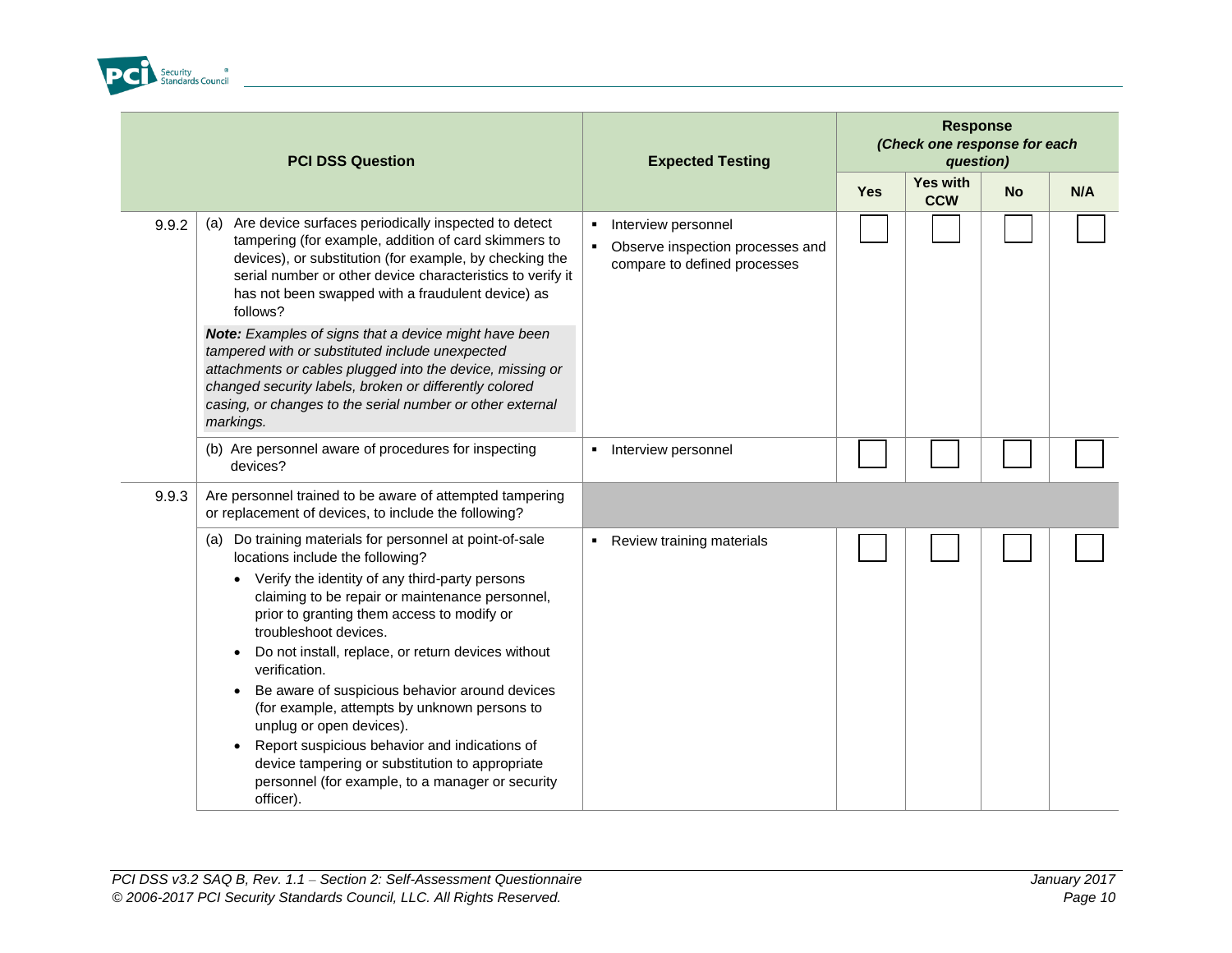

<span id="page-16-0"></span>

| <b>PCI DSS Question</b>                                                                                                                                                        | <b>Expected Testing</b>                 | <b>Response</b><br>(Check one response for each<br>question) |                               |           |     |  |
|--------------------------------------------------------------------------------------------------------------------------------------------------------------------------------|-----------------------------------------|--------------------------------------------------------------|-------------------------------|-----------|-----|--|
|                                                                                                                                                                                |                                         | <b>Yes</b>                                                   | <b>Yes with</b><br><b>CCW</b> | <b>No</b> | N/A |  |
| (b) Have personnel at point-of-sale locations received<br>training, and are they aware of procedures to detect<br>and report attempted tampering or replacement of<br>devices? | Interview personnel at POS<br>locations |                                                              |                               |           |     |  |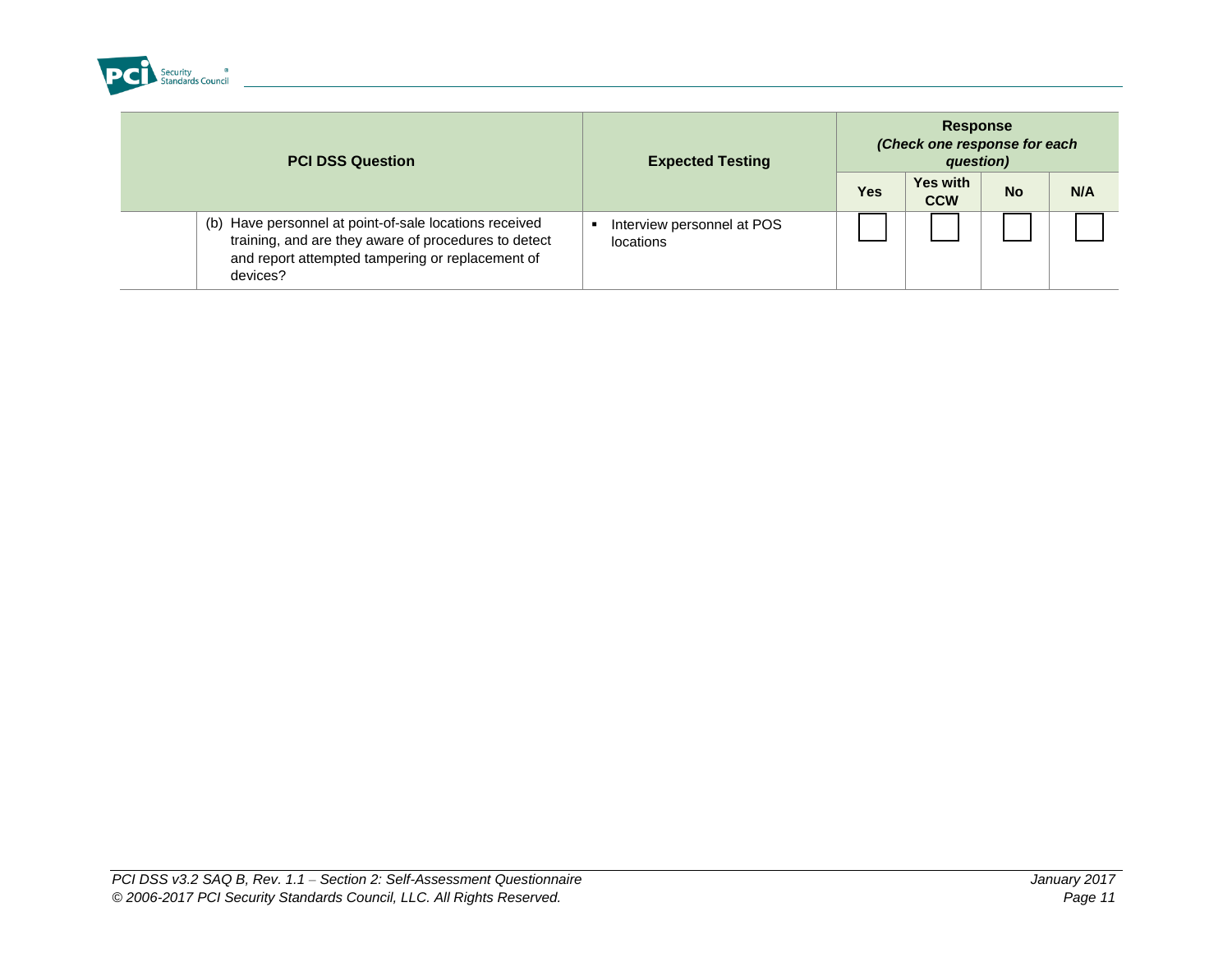

# **Maintain an Information Security Policy**

*Requirement 12: Maintain a policy that addresses information security for all personnel*

*Note: For the purposes of Requirement 12, "personnel" refers to full-time part-time employees, temporary employees and personnel, and contractors and consultants who are "resident" on the entity's site or otherwise have access to the company's site cardholder data environment.*

<span id="page-17-0"></span>

| <b>PCI DSS Question</b> |                                                                                                                                                                                                           | <b>Expected Testing</b>                                                                                     | <b>Response</b><br>(Check one response for each<br>question) |                               |           |     |  |
|-------------------------|-----------------------------------------------------------------------------------------------------------------------------------------------------------------------------------------------------------|-------------------------------------------------------------------------------------------------------------|--------------------------------------------------------------|-------------------------------|-----------|-----|--|
|                         |                                                                                                                                                                                                           |                                                                                                             | <b>Yes</b>                                                   | <b>Yes with</b><br><b>CCW</b> | <b>No</b> | N/A |  |
| 12.1                    | Is a security policy established, published, maintained, and<br>disseminated to all relevant personnel?                                                                                                   | • Review the information security<br>policy                                                                 |                                                              |                               |           |     |  |
| 12.1.1                  | Is the security policy reviewed at least annually and<br>updated when the environment changes?                                                                                                            | • Review the information security<br>policy<br>Interview responsible personnel<br>٠                         |                                                              |                               |           |     |  |
| 12.3                    | Are usage policies for critical technologies developed to<br>define proper use of these technologies and require the<br>following:                                                                        |                                                                                                             |                                                              |                               |           |     |  |
|                         | Note: Examples of critical technologies include, but are not<br>limited to, remote access and wireless technologies,<br>laptops, tablets, removable electronic media, e-mail usage<br>and Internet usage. |                                                                                                             |                                                              |                               |           |     |  |
| 12.3.1                  | Explicit approval by authorized parties to use the<br>technologies?                                                                                                                                       | Review usage policies<br>٠<br>Interview responsible personnel                                               |                                                              |                               |           |     |  |
| 12.3.3                  | A list of all such devices and personnel with access?                                                                                                                                                     | Review usage policies<br>Interview responsible personnel                                                    |                                                              |                               |           |     |  |
| 12.3.5                  | Acceptable uses of the technologies?                                                                                                                                                                      | Review usage policies<br>Interview responsible personnel<br>٠                                               |                                                              |                               |           |     |  |
| 12.4                    | Do security policy and procedures clearly define<br>information security responsibilities for all personnel?                                                                                              | Review information security policy<br>and procedures<br>Interview a sample of responsible<br>٠<br>personnel |                                                              |                               |           |     |  |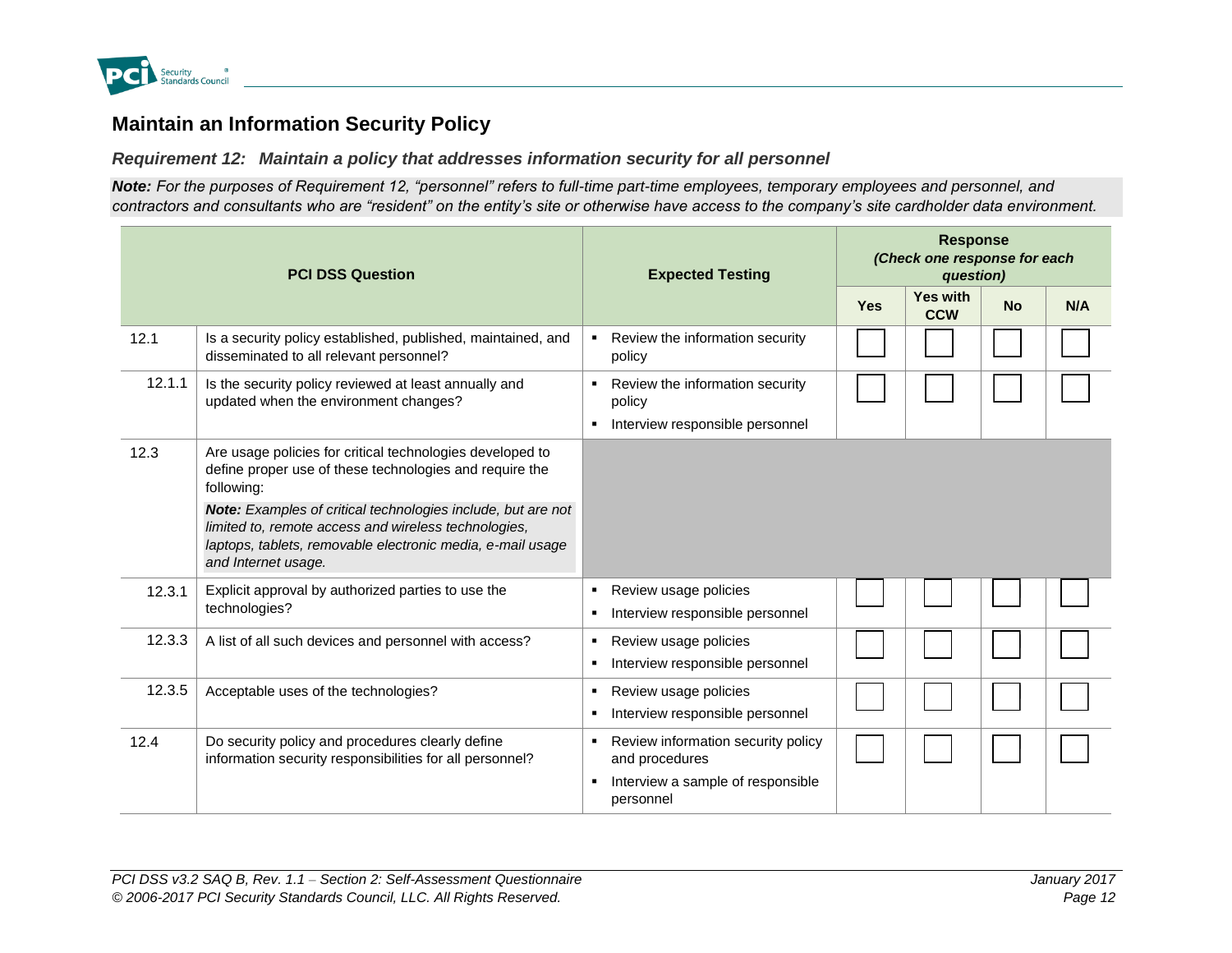

| <b>PCI DSS Question</b> |                                                                                                                                                                                                                                                                                                                                                                           |   | <b>Expected Testing</b>                                                                 | <b>Response</b><br>(Check one response for each<br>question) |  |                               |           |     |
|-------------------------|---------------------------------------------------------------------------------------------------------------------------------------------------------------------------------------------------------------------------------------------------------------------------------------------------------------------------------------------------------------------------|---|-----------------------------------------------------------------------------------------|--------------------------------------------------------------|--|-------------------------------|-----------|-----|
|                         |                                                                                                                                                                                                                                                                                                                                                                           |   |                                                                                         | <b>Yes</b>                                                   |  | <b>Yes with</b><br><b>CCW</b> | <b>No</b> | N/A |
| 12.5                    | (b) Are the following information security management<br>responsibilities formally assigned to an individual or<br>team:                                                                                                                                                                                                                                                  |   |                                                                                         |                                                              |  |                               |           |     |
| 12.5.3                  | Establishing, documenting, and distributing security<br>incident response and escalation procedures to ensure<br>timely and effective handling of all situations?                                                                                                                                                                                                         |   | Review information security policy<br>and procedures                                    |                                                              |  |                               |           |     |
| 12.6                    | (a) Is a formal security awareness program in place to<br>make all personnel aware of the cardholder data<br>security policy and procedures?                                                                                                                                                                                                                              |   | Review security awareness<br>program                                                    |                                                              |  |                               |           |     |
| 12.8                    | Are policies and procedures maintained and implemented<br>to manage service providers with whom cardholder data is<br>shared, or that could affect the security of cardholder data,<br>as follows:                                                                                                                                                                        |   |                                                                                         |                                                              |  |                               |           |     |
| 12.8.1                  | Is a list of service providers maintained, including a<br>description of the service(s) provided?                                                                                                                                                                                                                                                                         | ٠ | Review policies and procedures<br>Observe processes<br>Review list of service providers |                                                              |  |                               |           |     |
| 12.8.2                  | Is a written agreement maintained that includes an<br>acknowledgement that the service providers are<br>responsible for the security of cardholder data the service<br>providers possess or otherwise store, process, or transmit<br>on behalf of the customer, or to the extent that they could<br>impact the security of the customer's cardholder data<br>environment? |   | Observe written agreements<br>Review policies and procedures                            |                                                              |  |                               |           |     |
|                         | Note: The exact wording of an acknowledgement will<br>depend on the agreement between the two parties, the<br>details of the service being provided, and the<br>responsibilities assigned to each party. The<br>acknowledgement does not have to include the exact<br>wording provided in this requirement.                                                               |   |                                                                                         |                                                              |  |                               |           |     |
| 12.8.3                  | Is there an established process for engaging service<br>providers, including proper due diligence prior to<br>engagement?                                                                                                                                                                                                                                                 | ٠ | Observe processes<br>Review policies and procedures<br>and supporting documentation     |                                                              |  |                               |           |     |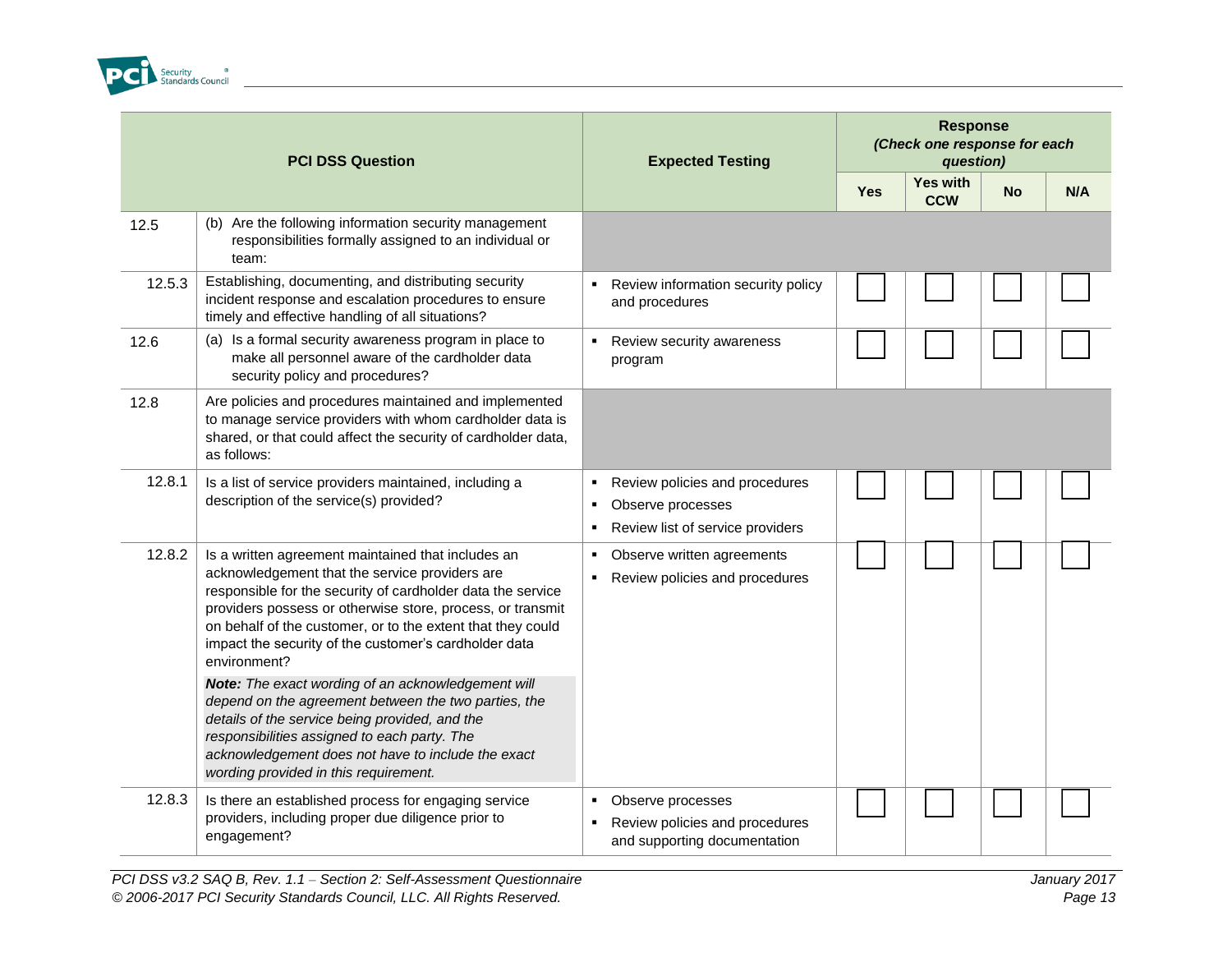

| <b>PCI DSS Question</b> |                                                                                                                                             | <b>Expected Testing</b>                                                             | <b>Response</b><br>(Check one response for each<br>question) |                        |           |     |
|-------------------------|---------------------------------------------------------------------------------------------------------------------------------------------|-------------------------------------------------------------------------------------|--------------------------------------------------------------|------------------------|-----------|-----|
|                         |                                                                                                                                             |                                                                                     | <b>Yes</b>                                                   | Yes with<br><b>CCW</b> | <b>No</b> | N/A |
| 12.8.4                  | Is a program maintained to monitor service providers' PCI<br>DSS compliance status at least annually?                                       | Observe processes<br>Review policies and procedures<br>and supporting documentation |                                                              |                        |           |     |
| 12.8.5                  | Is information maintained about which PCI DSS<br>requirements are managed by each service provider, and<br>which are managed by the entity? | Observe processes<br>Review policies and procedures<br>and supporting documentation |                                                              |                        |           |     |
| 12.10.1                 | (a) Has an incident response plan been created to be<br>implemented in the event of system breach?                                          | Review the incident response plan<br>Review incident response plan<br>procedures    |                                                              |                        |           |     |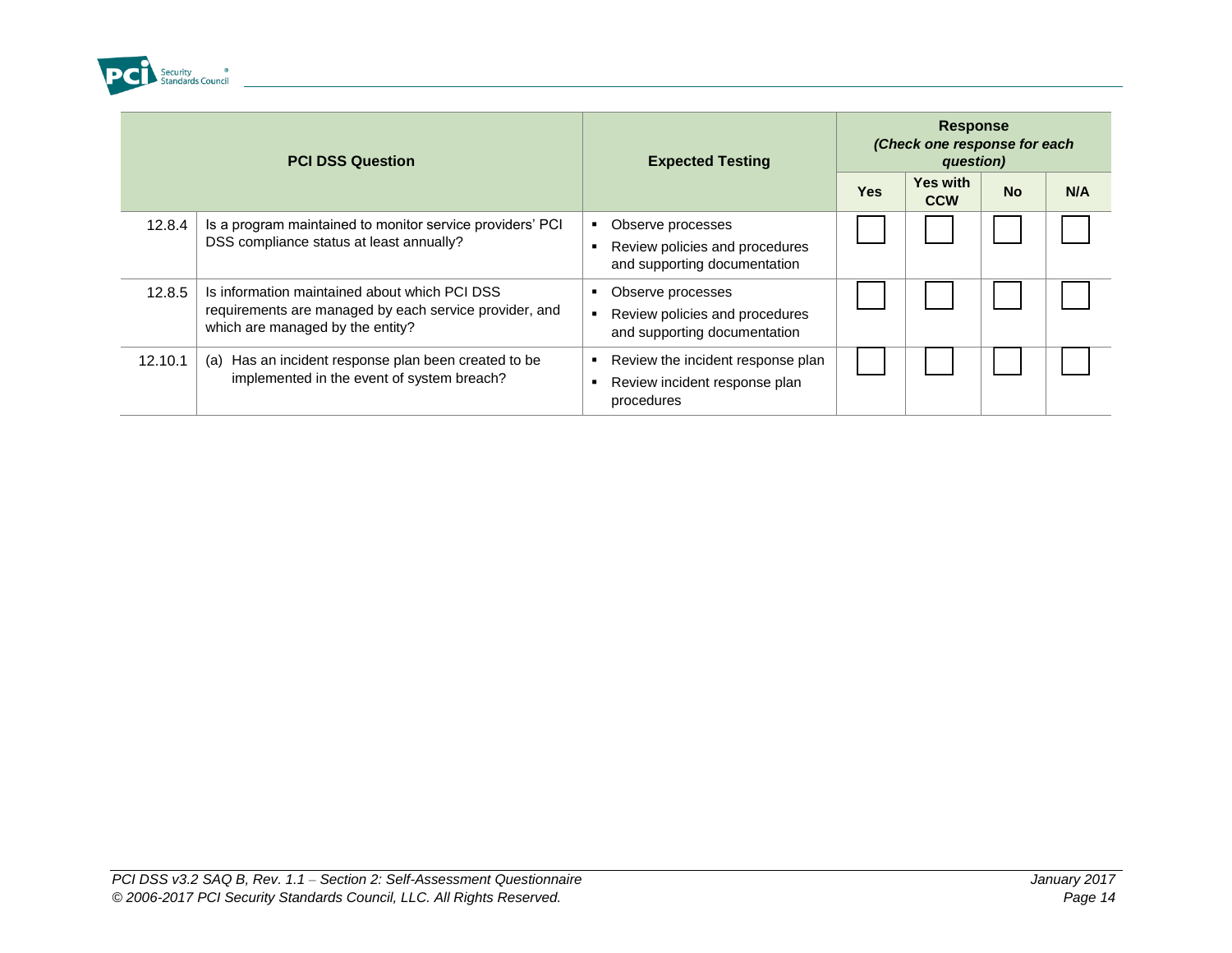

# <span id="page-20-0"></span>**Appendix A: Additional PCI DSS Requirements**

### <span id="page-20-1"></span>*Appendix A1: Additional PCI DSS Requirements for Shared Hosting Providers*

This appendix is not used for merchant assessments.

### <span id="page-20-2"></span>*Appendix A2: Additional PCI DSS Requirements for Entities using SSL/early TLS*

This appendix is not used for SAQ B merchant assessments

## <span id="page-20-3"></span>*Appendix A3: Designated Entities Supplemental Validation (DESV)*

This Appendix applies only to entities designated by a payment brand(s) or acquirer as requiring additional validation of existing PCI DSS requirements. Entities required to validate to this Appendix should use the DESV Supplemental Reporting Template and Supplemental Attestation of Compliance for reporting, and consult with the applicable payment brand and/or acquirer for submission procedures.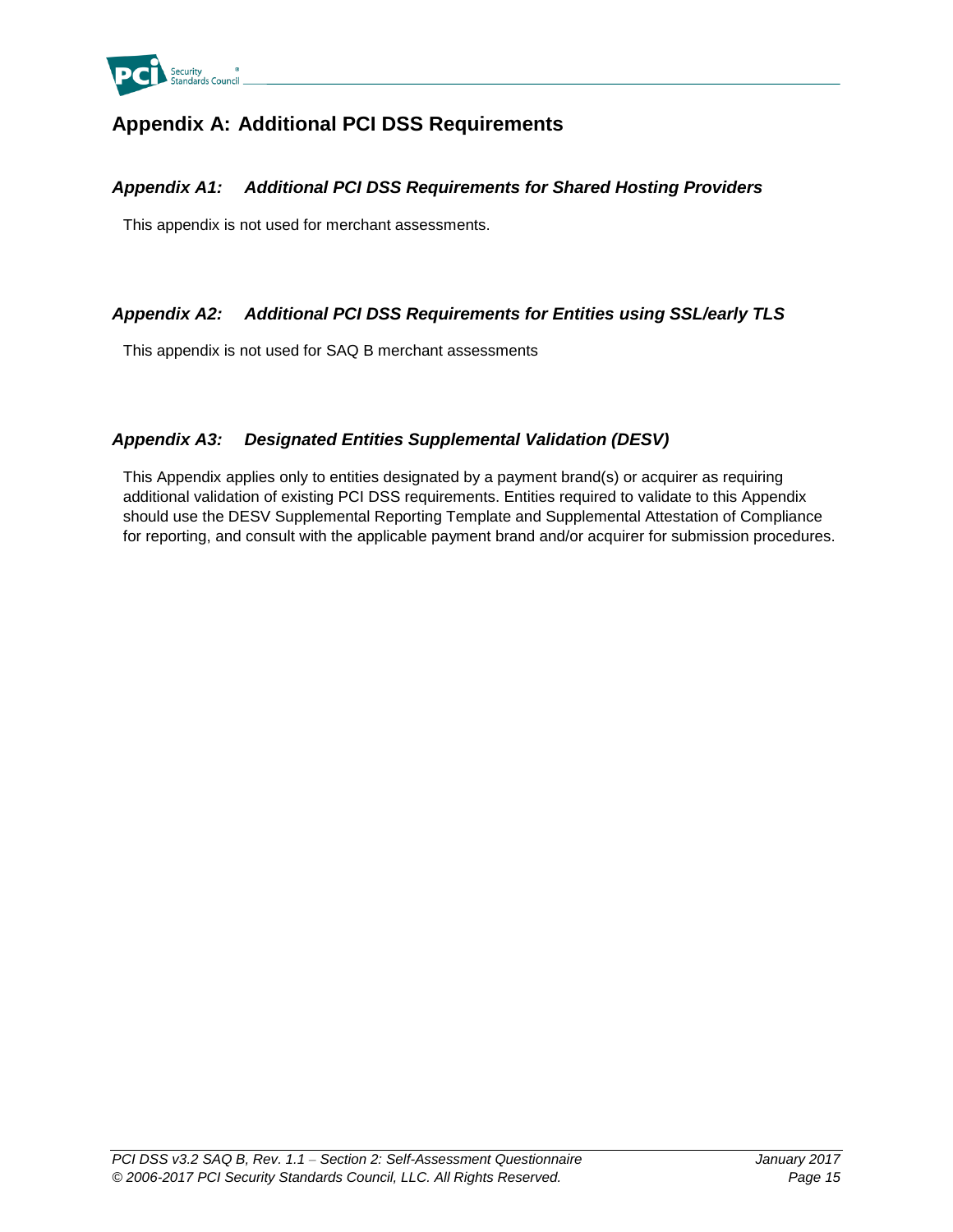

# <span id="page-21-0"></span>**Appendix B: Compensating Controls Worksheet**

*Use this worksheet to define compensating controls for any requirement where "YES with CCW" was checked.*

*Note: Only companies that have undertaken a risk analysis and have legitimate technological or documented business constraints can consider the use of compensating controls to achieve compliance.*

*Refer to Appendices B, C, and D of PCI DSS for information about compensating controls and guidance on how to complete this worksheet.*

### **Requirement Number and Definition:**

|         |                                                  | <b>Information Required</b>                                                                                                                   | <b>Explanation</b> |
|---------|--------------------------------------------------|-----------------------------------------------------------------------------------------------------------------------------------------------|--------------------|
| 1.      | <b>Constraints</b>                               | List constraints precluding compliance<br>with the original requirement.                                                                      |                    |
| $2_{-}$ | Objective                                        | Define the objective of the original<br>control; identify the objective met by<br>the compensating control.                                   |                    |
| З.      | <b>Identified Risk</b>                           | Identify any additional risk posed by the<br>lack of the original control.                                                                    |                    |
| 4.      | Definition of<br>Compensating<br><b>Controls</b> | Define the compensating controls and<br>explain how they address the<br>objectives of the original control and<br>the increased risk, if any. |                    |
| 5.      | Validation of<br>Compensating<br><b>Controls</b> | Define how the compensating controls<br>were validated and tested.                                                                            |                    |
| 6.      | <b>Maintenance</b>                               | Define process and controls in place to<br>maintain compensating controls.                                                                    |                    |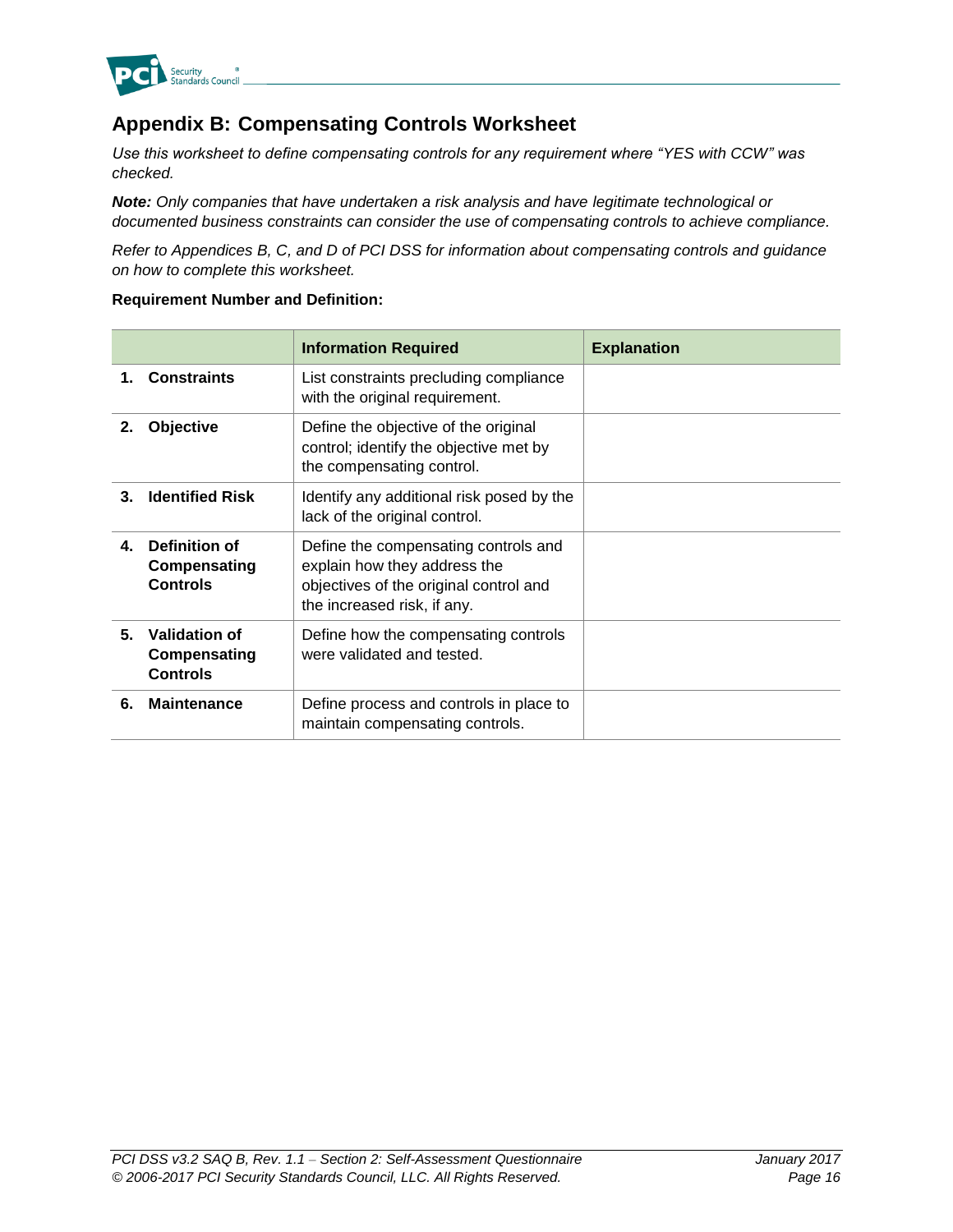

# <span id="page-22-0"></span>**Appendix C: Explanation of Non-Applicability**

*If the "N/A" (Not Applicable) column was checked in the questionnaire, use this worksheet to explain why the related requirement is not applicable to your organization.*

| <b>Requirement</b> | <b>Reason Requirement is Not Applicable</b>    |  |  |
|--------------------|------------------------------------------------|--|--|
| Example:           |                                                |  |  |
| 3.4                | Cardholder data is never stored electronically |  |  |
|                    |                                                |  |  |
|                    |                                                |  |  |
|                    |                                                |  |  |
|                    |                                                |  |  |
|                    |                                                |  |  |
|                    |                                                |  |  |
|                    |                                                |  |  |
|                    |                                                |  |  |
|                    |                                                |  |  |
|                    |                                                |  |  |
|                    |                                                |  |  |
|                    |                                                |  |  |
|                    |                                                |  |  |
|                    |                                                |  |  |
|                    |                                                |  |  |
|                    |                                                |  |  |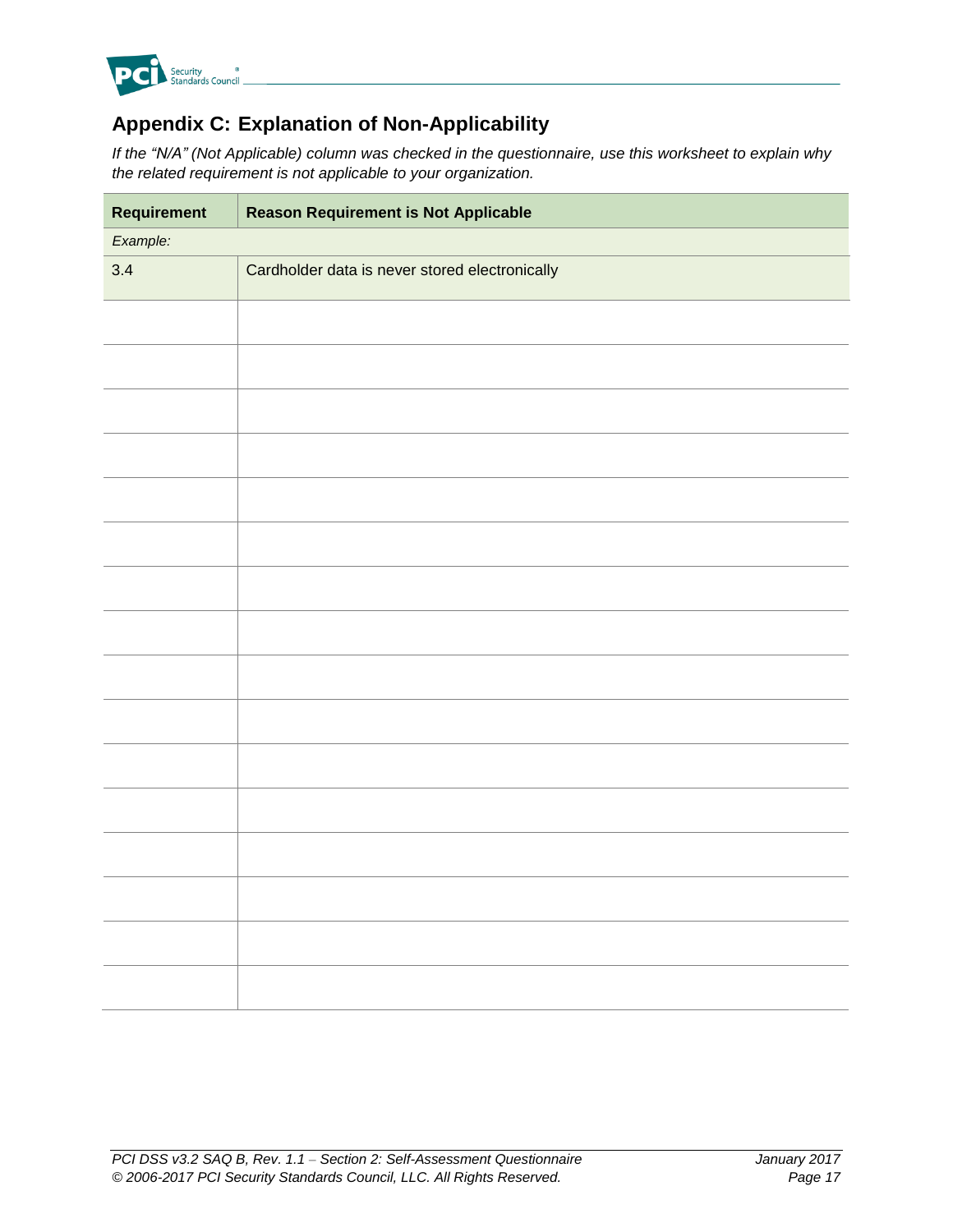

# <span id="page-23-0"></span>**Section 3: Validation and Attestation Details**

### **Part 3. PCI DSS Validation**

#### **This AOC is based on results noted in SAQ B (Section 2), dated** *(SAQ completion date).*

Based on the results documented in the SAQ B noted above, the signatories identified in Parts 3b-3d, as applicable, assert(s) the following compliance status for the entity identified in Part 2 of this document: (*check one):*

**Compliant:** All sections of the PCI DSS SAQ are complete, all questions answered affirmatively, resulting in an overall **COMPLIANT** rating; thereby *(Merchant Company Name)* has demonstrated full compliance with the PCI DSS.

**Non-Compliant:** Not all sections of the PCI DSS SAQ are complete, or not all questions are answered affirmatively, resulting in an overall **NON-COMPLIANT** rating, thereby *(Merchant Company Name)* has not demonstrated full compliance with the PCI DSS.

**Target Date** for Compliance:

An entity submitting this form with a status of Non-Compliant may be required to complete the Action Plan in Part 4 of this document. *Check with your acquirer or the payment brand(s) before completing Part 4.*

**Compliant but with Legal exception:** One or more requirements are marked "No" due to a legal restriction that prevents the requirement from being met. This option requires additional review from acquirer or payment brand.

*If checked, complete the following:*

| <b>Affected Requirement</b> | Details of how legal constraint prevents requirement being met |
|-----------------------------|----------------------------------------------------------------|
|                             |                                                                |
|                             |                                                                |
|                             |                                                                |

#### **Part 3a. Acknowledgement of Status**

#### **Signatory(s) confirms:**

#### *(Check all that apply)*

| PCI DSS Self-Assessment Questionnaire B, Version (version of SAQ), was completed according to the<br>instructions therein.                          |
|-----------------------------------------------------------------------------------------------------------------------------------------------------|
| All information within the above-referenced SAQ and in this attestation fairly represents the results of<br>my assessment in all material respects. |
| I have confirmed with my payment application vendor that my payment system does not store sensitive<br>authentication data after authorization.     |
| I have read the PCI DSS and I recognize that I must maintain PCI DSS compliance, as applicable to<br>my environment, at all times.                  |
| If my environment changes, I recognize I must reassess my environment and implement any additional<br>PCI DSS requirements that apply.              |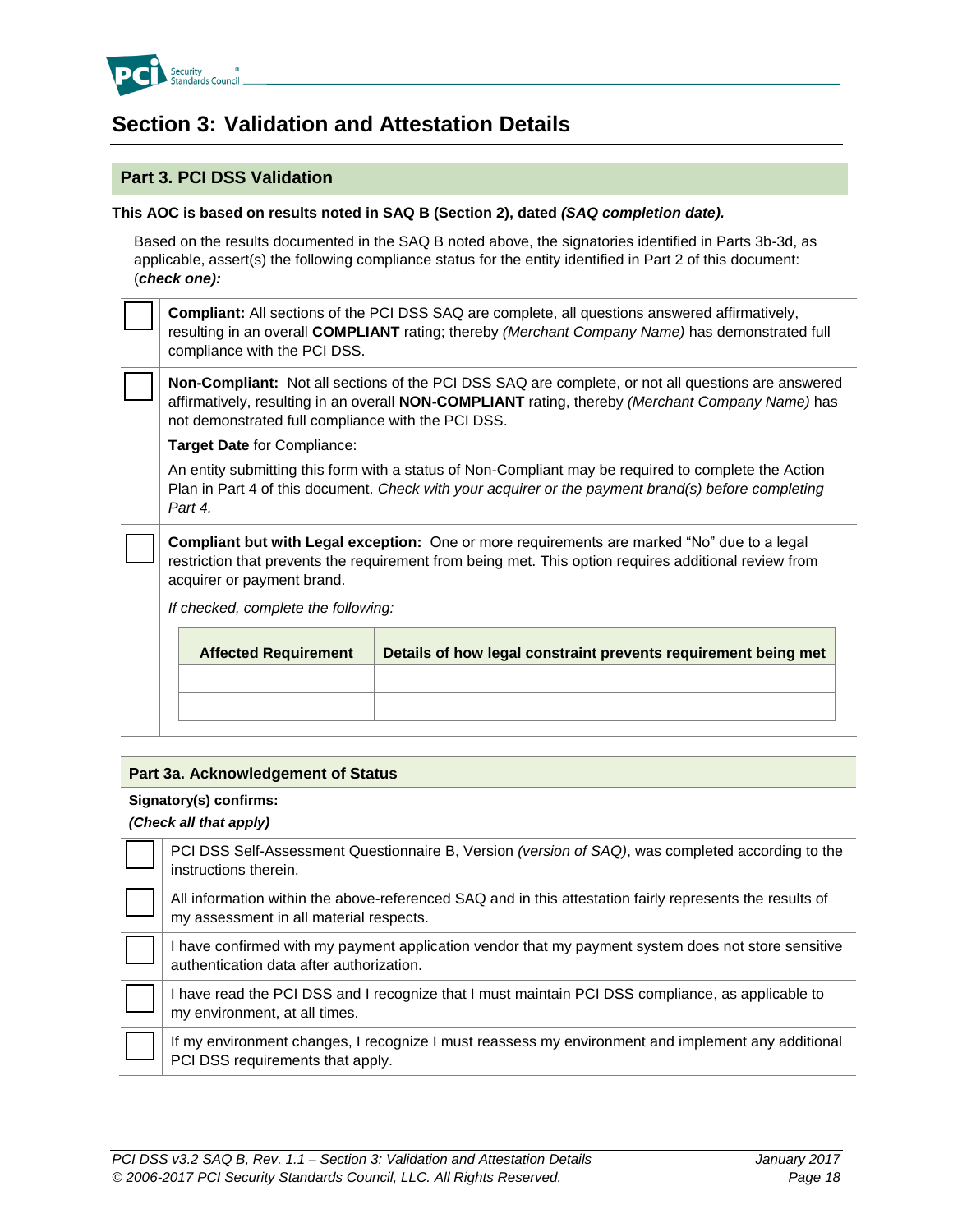

| Part 3a. Acknowledgement of Status (continued) |                                                                                                                                                                                                                      |  |  |
|------------------------------------------------|----------------------------------------------------------------------------------------------------------------------------------------------------------------------------------------------------------------------|--|--|
|                                                | No evidence of full track data <sup>1</sup> , CAV2, CVC2, CID, or CVV2 data <sup>2</sup> , or PIN data <sup>3</sup> storage after transaction authorization was found on ANY system reviewed during this assessment. |  |  |
|                                                | ASV scans are being completed by the PCI SSC Approved Scanning Vendor (ASV Name)                                                                                                                                     |  |  |
|                                                |                                                                                                                                                                                                                      |  |  |

#### **Part 3b. Merchant Attestation**

| Signature of Merchant Executive Officer $\uparrow$ | Date:  |
|----------------------------------------------------|--------|
| Merchant Executive Officer Name:                   | Title: |

| Part 3c. Qualified Security Assessor (QSA) Acknowledgement (if applicable)              |  |  |
|-----------------------------------------------------------------------------------------|--|--|
| If a QSA was involved or assisted with this<br>assessment, describe the role performed: |  |  |

| Signature of Duly Authorized Officer of QSA Company $\uparrow$ | Date:        |  |
|----------------------------------------------------------------|--------------|--|
| Duly Authorized Officer Name:                                  | QSA Company: |  |

| Part 3d. Internal Security Assessor (ISA) Involvement (if applicable)                                                         |  |  |
|-------------------------------------------------------------------------------------------------------------------------------|--|--|
| If an ISA(s) was involved or assisted with this<br>assessment, identify the ISA personnel and<br>describe the role performed: |  |  |

- <sup>1</sup> Data encoded in the magnetic stripe or equivalent data on a chip used for authorization during a card-present transaction. Entities may not retain full track data after transaction authorization. The only elements of track data that may be retained are primary account number (PAN), expiration date, and cardholder name.
- <sup>2</sup> The three- or four-digit value printed by the signature panel or on the face of a payment card used to verify card-not-present transactions.
- <sup>3</sup> Personal identification number entered by cardholder during a card-present transaction, and/or encrypted PIN block present within the transaction message.